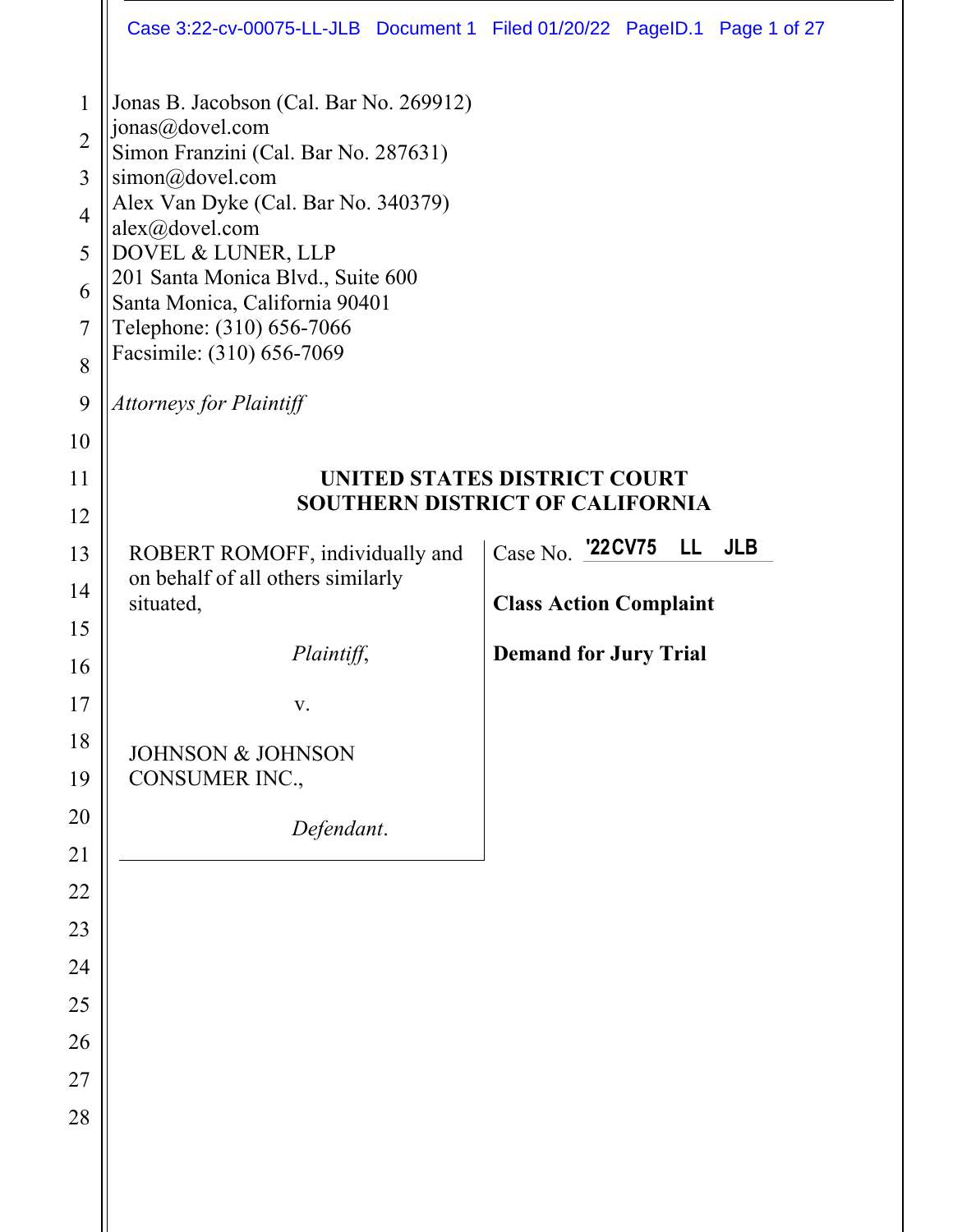# **7able of Contents**

| 1              |      |           | <b>Table of Contents</b>                                                       |  |  |
|----------------|------|-----------|--------------------------------------------------------------------------------|--|--|
| 2              | Ι.   |           |                                                                                |  |  |
| 3              | Π.   |           |                                                                                |  |  |
| $\overline{4}$ | III. |           |                                                                                |  |  |
| 5              | IV.  |           |                                                                                |  |  |
| 6              |      | A.        | Defendant makes, markets, and sells Tylenol products prominently labeled "Non- |  |  |
| 7              |      | <b>B.</b> |                                                                                |  |  |
| 8              |      | $C$ .     | Defendant's Non-Drowsy representations are misleading to reasonable            |  |  |
| 9              |      | D.        |                                                                                |  |  |
| 10             |      | E.        |                                                                                |  |  |
| 11             | V.   |           |                                                                                |  |  |
| VI.<br>12      |      |           |                                                                                |  |  |
| 13             | VII. |           |                                                                                |  |  |
| 14             |      |           |                                                                                |  |  |
|                |      |           |                                                                                |  |  |
| 15             |      |           |                                                                                |  |  |
| 16             |      |           |                                                                                |  |  |
| 17             |      |           |                                                                                |  |  |
| 18             |      |           |                                                                                |  |  |
| 19             |      |           |                                                                                |  |  |
| 20             |      |           |                                                                                |  |  |
| 21             |      |           |                                                                                |  |  |
| 22             |      |           |                                                                                |  |  |
| 23             |      |           |                                                                                |  |  |
| 24             |      |           |                                                                                |  |  |
|                |      |           |                                                                                |  |  |
| 25             |      |           |                                                                                |  |  |
| 26             |      |           |                                                                                |  |  |
| 27             |      |           |                                                                                |  |  |
| 28             |      |           |                                                                                |  |  |
|                |      |           |                                                                                |  |  |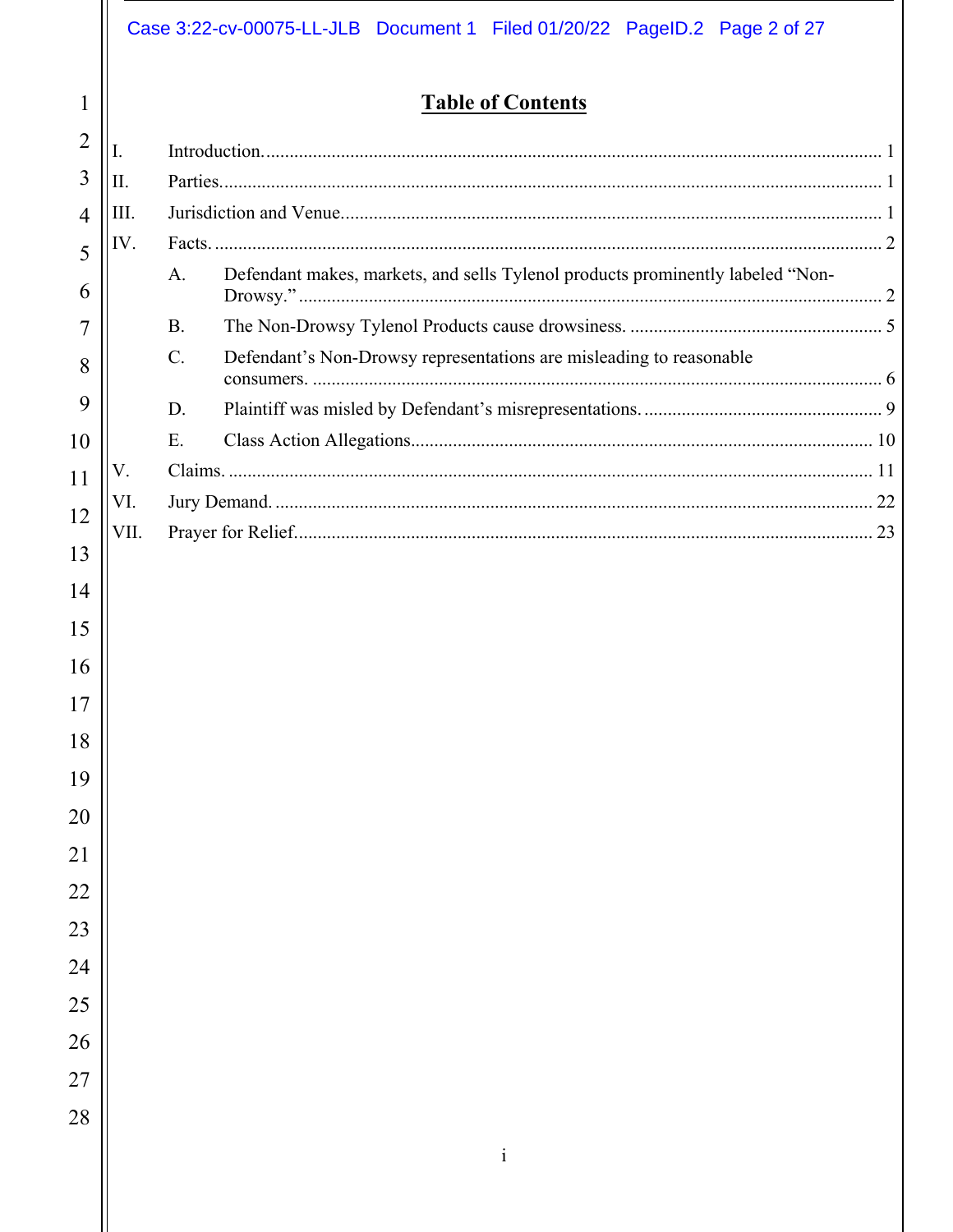$\mathbf{1}$ 

I.

# Introduction.

Defendant makes, sells, and markets "Tylenol" over-the-counter cough  $1<sub>1</sub>$  $\overline{2}$ medicine. Many Tylenol products contain the active ingredient Dextromethorphan 3  $\overline{4}$ Hydrobromide ("DXM") and state prominently on the front of their label that they are 5 "Non-Drowsv." $1$ 

By prominently labeling these products as "Non-Drowsy," Defendant led 2. 6  $\overline{7}$ Plaintiff and other reasonable consumers to believe that the Non-Drowsy Tylenol Products do not cause drowsiness, and that drowsiness is not a side effect of those 8 9 products. But the truth is that products containing DXM—and thus the Non-Drowsy Tylenol Products—do cause drowsiness, and that drowsiness is a common side effect of 10 DXM. 11

 $\overline{3}$ . In this way, Defendant misled Plaintiff and other reasonable consumers 12 about the effects of the Non-Drowsy Tylenol Products. 13

4. Defendant's misrepresentations allowed it to overcharge Plaintiff and other consumers for the Non-Drowsy Tylenol Products.

П. Parties.

5. Plaintiff Robert Romoff is a citizen of California (domiciled in San Diego, California). The proposed class (identified below) includes citizens of every state within the United States.

Defendant Johnson & Johnson Consumer Inc. is a citizen of New Jersey. Its 6. principal place of business is at 199 Grandview Road, Skillman, New Jersey 08558. It is incorporated in New Jersey.

III. **Jurisdiction and Venue.** 

7. This Court has subject matter jurisdiction under  $28 \text{ U.S.C. }$  \$1332(d)(2). The amount in controversy exceeds the sum or value of \$5,000,000, exclusive of interest

<sup>1</sup> Throughout this Complaint, Tylenol products containing DXM that state on their label that they are "Non-Drowsy" are called "Non-Drowsy Tylenol Products."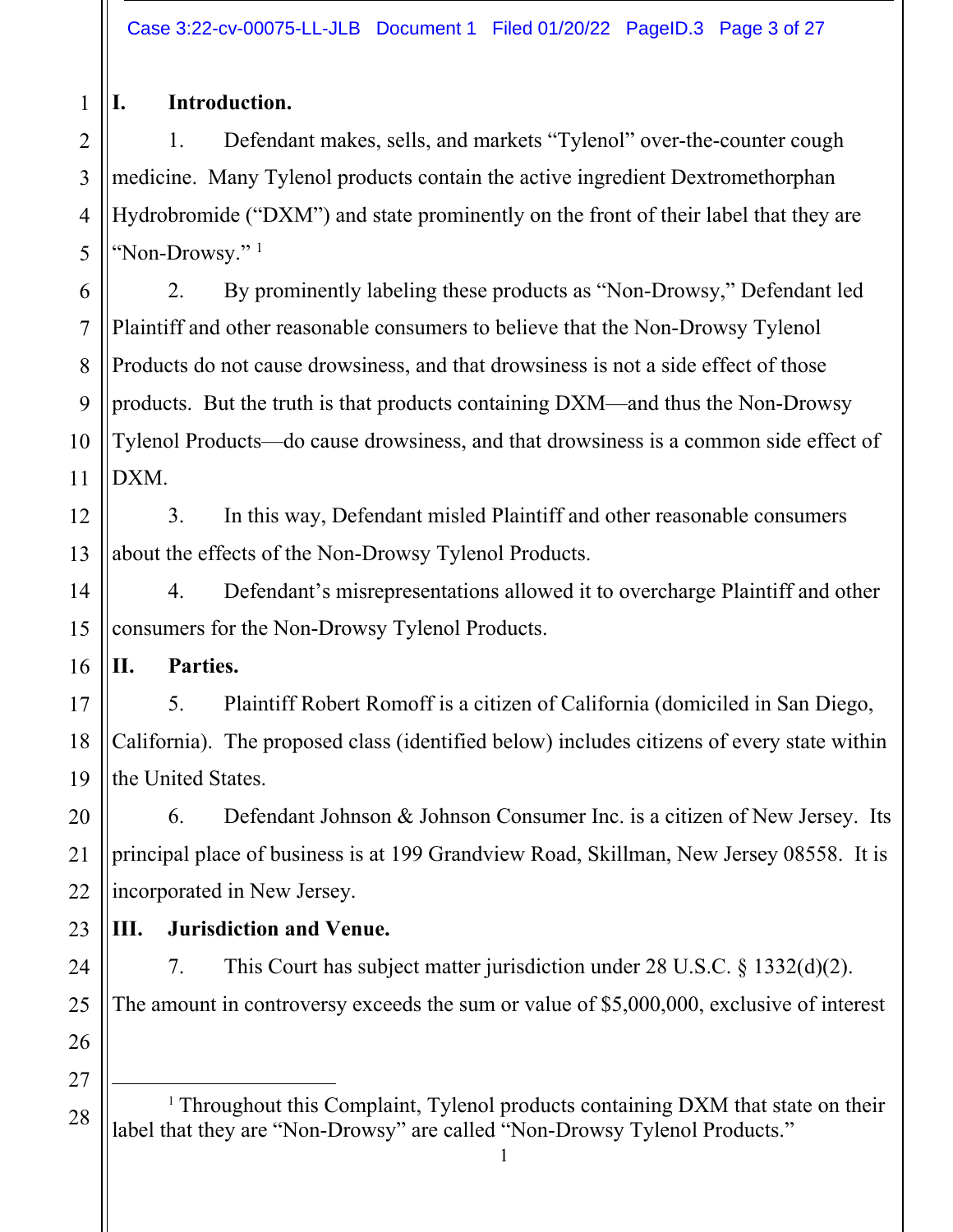and costs, and the matter is a class action in which one or more members of the proposed  $\mathbf{1}$ class are citizens of a state different from the Defendant.  $\overline{2}$ 

 $\overline{3}$ 8. The Court has personal jurisdiction over Defendant because Defendant sold Non-Drowsy Tylenol products to consumers in California, including Plaintiff.  $\overline{4}$ 

5 9. Venue is proper under 28 U.S.C.  $\S 1391(b)(1)$  and 28 U.S.C.  $\S 1391(d)$ because Defendant would be subject to personal jurisdiction in this District if this District 6 were a separate state, given that Defendant sold the Non-Drowsy Tylenol Products to consumers in this District, including Mr. Romoff. Venue is also proper under 28 U.S.C.  $\S$  1391(b)(2) because a substantial part of Defendants' conduct giving rise to the claims occurred in this District, including selling the Non-Drowsy Tylenol Products to Mr. Romoff.

IV. Facts.

> Defendant makes, markets, and sells Tylenol products prominently A. labeled "Non-Drowsy."

> 10. Defendant makes, markets and sells the Non-Drowsy Tylenol Products.

11. The front label of each Non-Drowsy Tylenol Product prominently states that the product is "Non-Drowsy." For example: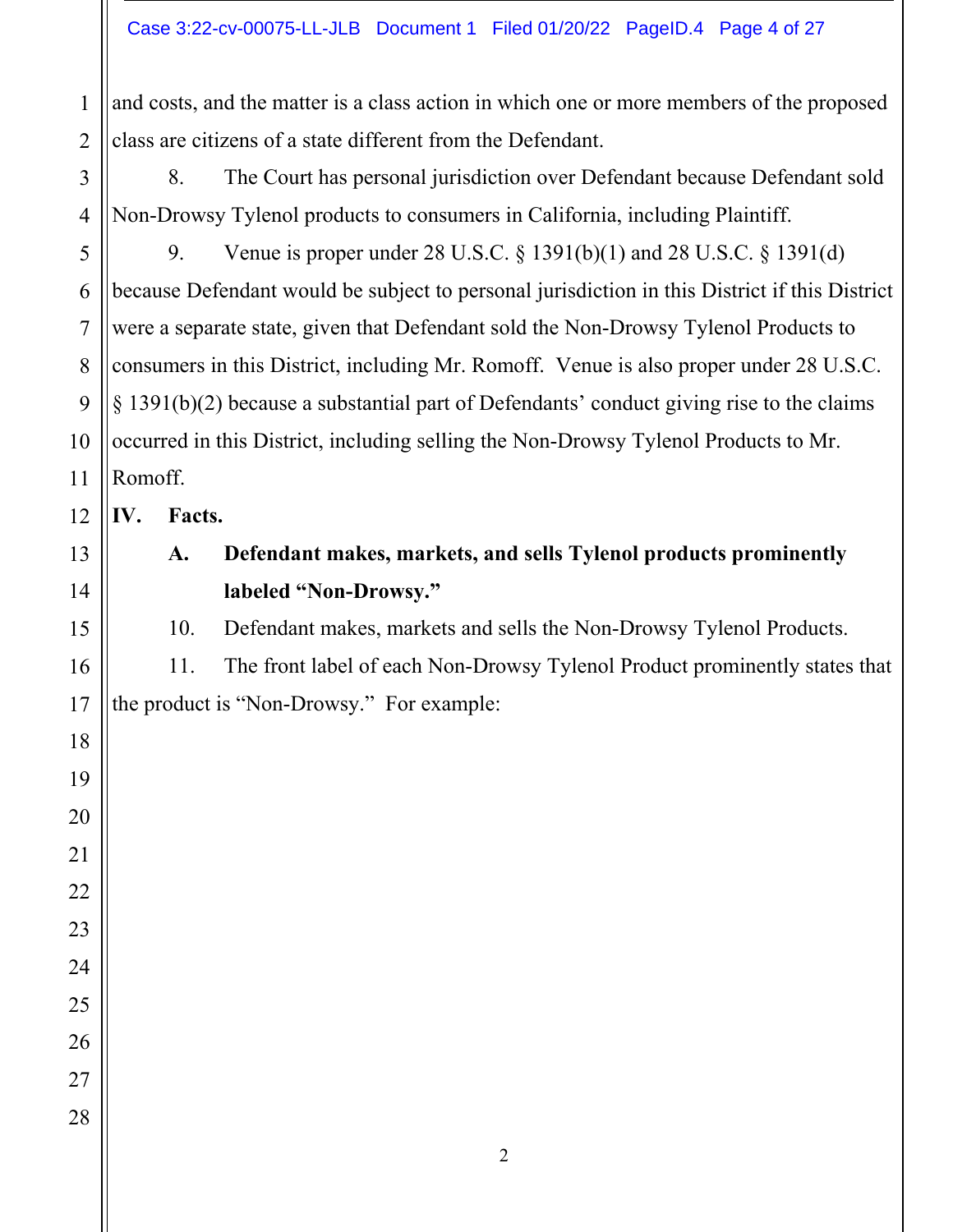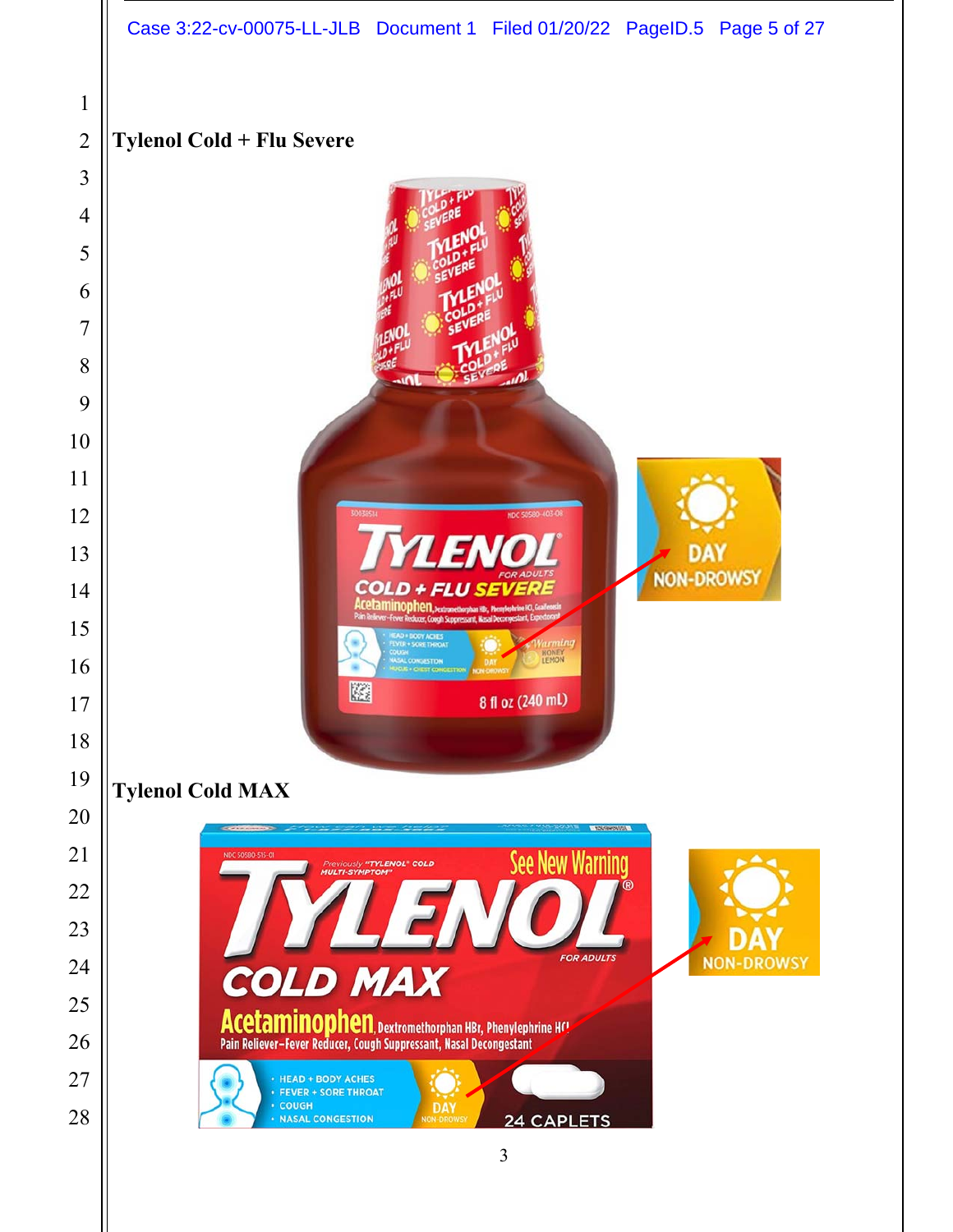# **Tylenol Cold + Mucus Severe**



12. These representations are materially the same across Non-Drowsy Tylenol Products.

13. The Non-Drowsy Tylenol Products do not disclose anywhere on their packaging that they do or can cause drowsiness, or that drowsiness is a side effect.

14. Based on the prominent "Non-Drowsy" label included on the face of each product, a reasonable consumer would believe that the products do not cause drowsiness. That is, a reasonable consumer would believe that drowsiness is not a side-effect of the products.

15. Defendant labeled the products this way because it intended consumers to rely on the labels and to believe that the products would not cause drowsiness, so that consumers would buy more products or pay more for them.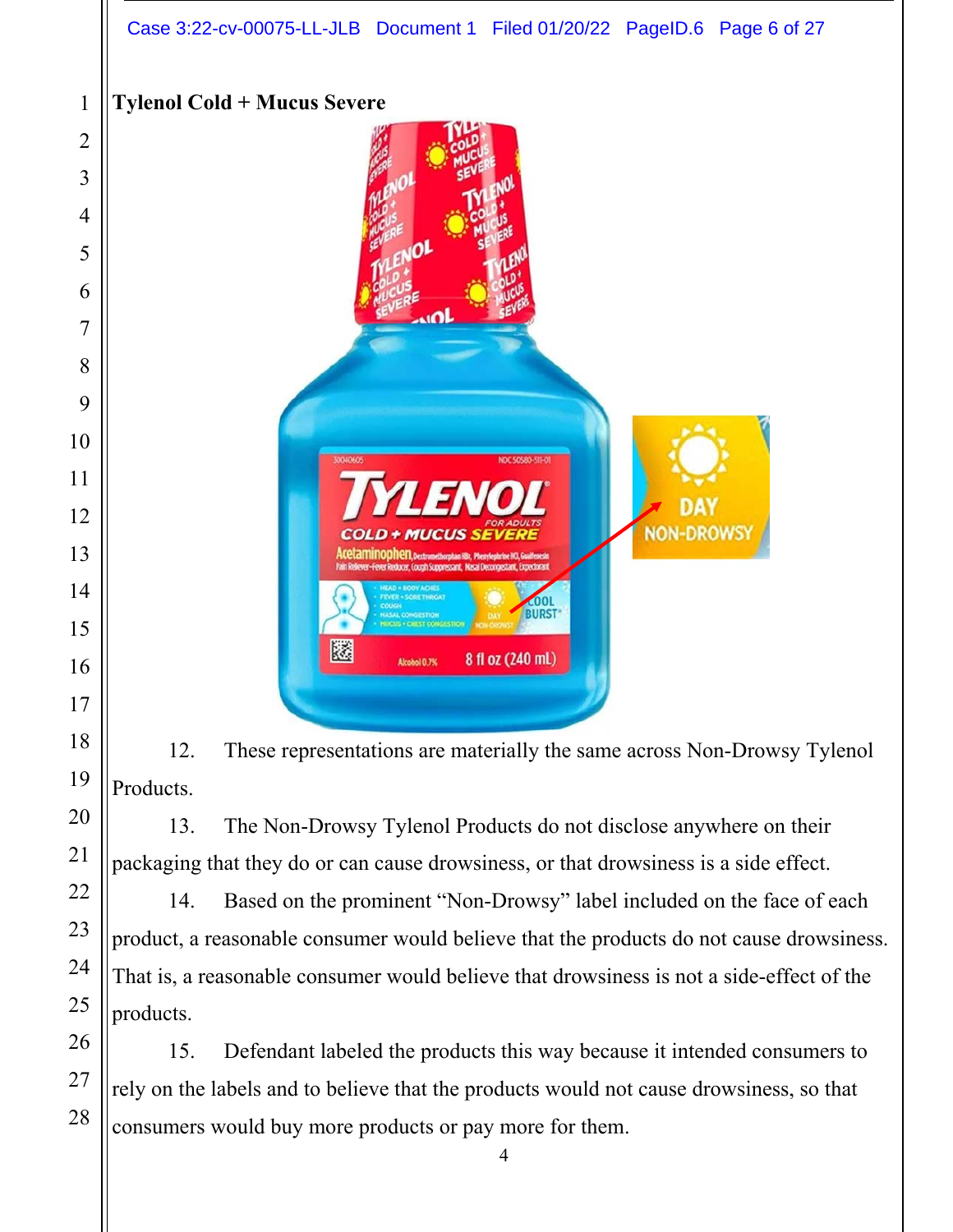$\mathbf{1}$  $\overline{2}$ 3

 $\overline{4}$ 

5

6

 $\overline{7}$ 

8

9

10

11

### **B.** The Non-Drowsy Tylenol Products cause drowsiness.

In truth, products containing DXM—like the Non-Drowsy Tylenol 16. Products—do cause drowsiness, and drowsiness is a documented side effect of DXM.<sup>2</sup>

17. In fact, drowsiness is a common side effect at the recommended dosages. For example, one study found that "[s]omnolence is a common side effect of centrally acting antitussive drugs" like dextromethorphan, and that 10.4% of users of products containing dextromethorphan develop drowsiness within three days of starting treatment with DXM cough medicine.  $3,4$  The "cases of intense sommolence" were "related only to dextromethorphan" and not to the other drug studied. And patients in this clinical study were given an even smaller dosage of DXM (15 mg three times a day) than the recommended dose found in many Tylenol products.<sup>5</sup>

18. The FDA's adverse event report database confirms that "sedation" is one of the most frequently-cited side effects of dextromethorphan-containing products. <sup>6</sup>

<sup>2</sup> Dextromethorphan: MedlinePlus Drug Information, NIH National Library of Medicine, https://medlineplus.gov/druginfo/meds/a682492.html (listing drowsiness as a side effect) <sup>3</sup> E. Catena and L. Daffonchio, "Efficacy and Tolerability of Levodropropizine in Adult Patients with Non-productive Cough, Comparison with Dextromethorphan," 10 Pulmonary Pharmacology & Therapeutics 89-96 (1997). <sup>4</sup> The study reports this side effect as "somnolence." Somnolence means "the quality or state of being drowsy." Merriam Webster Dictionary, https://www.merriamwebster.com/dictionary/somnolence <sup>5</sup> For example: Tylenol Cold Max contains 10mg of DXM per caplet and the recommended dosage for adults and children 12 and over is 2 caplets every 4 hours. <sup>6</sup> Sedation is associated with drowsiness. See IV/Monitored Sedation, American Society of Anesthesiologists, https://www.asahq.org/madeforthismoment/anesthesia-101/typesof-anesthesia/ivmonitored-sedation/ (even "minimal" sedation means that "you'll feel drowsy")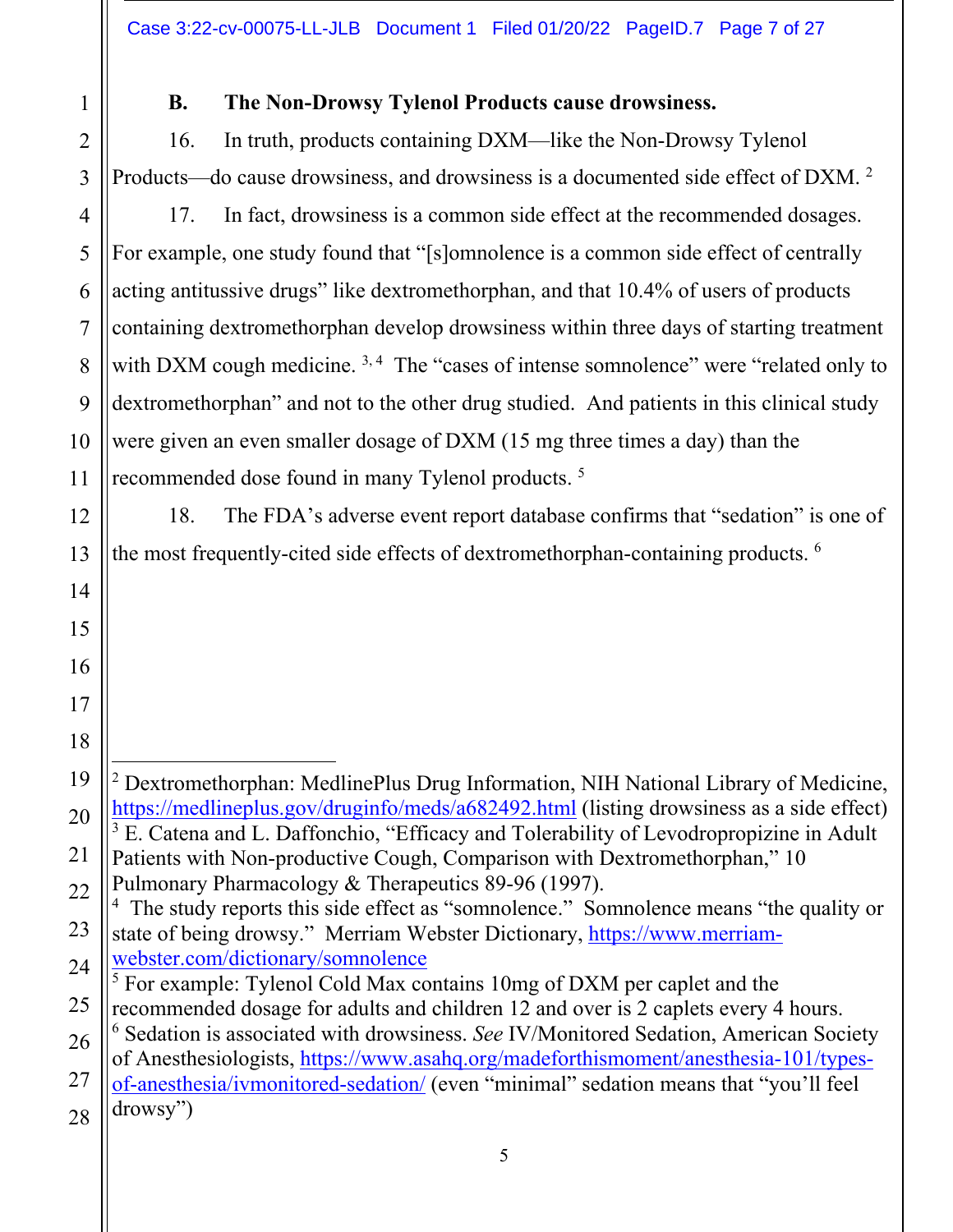19. For this reason, the Federal Aviation Administration prohibits pilots from flying after ingesting medicines that contain "dextromethorphan": 7

|       | Cough/cold | Coricidin (allowed if no      | dextromethorphan (Delsym)      | Most cough medications        |
|-------|------------|-------------------------------|--------------------------------|-------------------------------|
|       | products   | chlorpheniramine)             |                                | are safe for flight, but      |
|       |            |                               | Dayquil (contains              | caution for combination       |
| Cough |            |                               | dextromethorphan)              | products with sedating        |
|       |            | guaifenesin (found in Mucinex |                                | antihistamines. If the label  |
|       |            | and Robitussin)               | Most "night-time" or "PM"      | states PM (for nighttime      |
|       |            | Mucinex fast-max severe       | medications contain a sedating | use) or DM (containing        |
|       |            | congestion and cough (liquid) | antihistamine:                 | dextromethorphan), you        |
|       |            |                               | - Coricidin HBP cough & cold   | should not fly for at least 5 |
|       |            | Identify combo vs isolated    | (contains chlorpheniramine)    | half-lives after the last     |
|       |            |                               | - Nyquil (contains doxylamine) | dose (see above).             |

### $\mathbf{C}$ . Defendant's Non-Drowsy representations are misleading to reasonable consumers.

20. The Food and Drug Administration prohibits drug labeling that is "false or misleading." 21 C.F.R. § 201.6. It is misleading to label a product "Non-Drowsy" when it does cause drowsiness, or if drowsiness is a known side effect of one of its active ingredients.

21. Based on the fact that Defendant labeled the Non-Drowsy Tylenol Products as "Non-Drowsy," a reasonable consumer would expect that those products do not cause drowsiness. Similarly, a reasonable consumer would expect that drowsiness is not a side effect of the products (much less a common side effect). Indeed, according to Consumer Reports, "Non-drowsy' is code for antihistamines and other medications that don't make you sleepy." <sup>8</sup> This is the plain meaning of "non-drowsy," which means "not causing or accompanied by drowsiness."

22. Tylenol's labeling does not contain any language that a reasonable consumer would understand to qualify these representations, or that would otherwise put a

https://www.faa.gov/licenses\_certificates/medical\_certification/media/OTCMedicationsf orPilots.pdf

<sup>&</sup>lt;sup>8</sup> How to read over the counter (OTC) drug labels, Consumer Reports, https://www.consumerreports.org/cro/2014/04/how-to-read-over-the-counter-druglabels/index.htm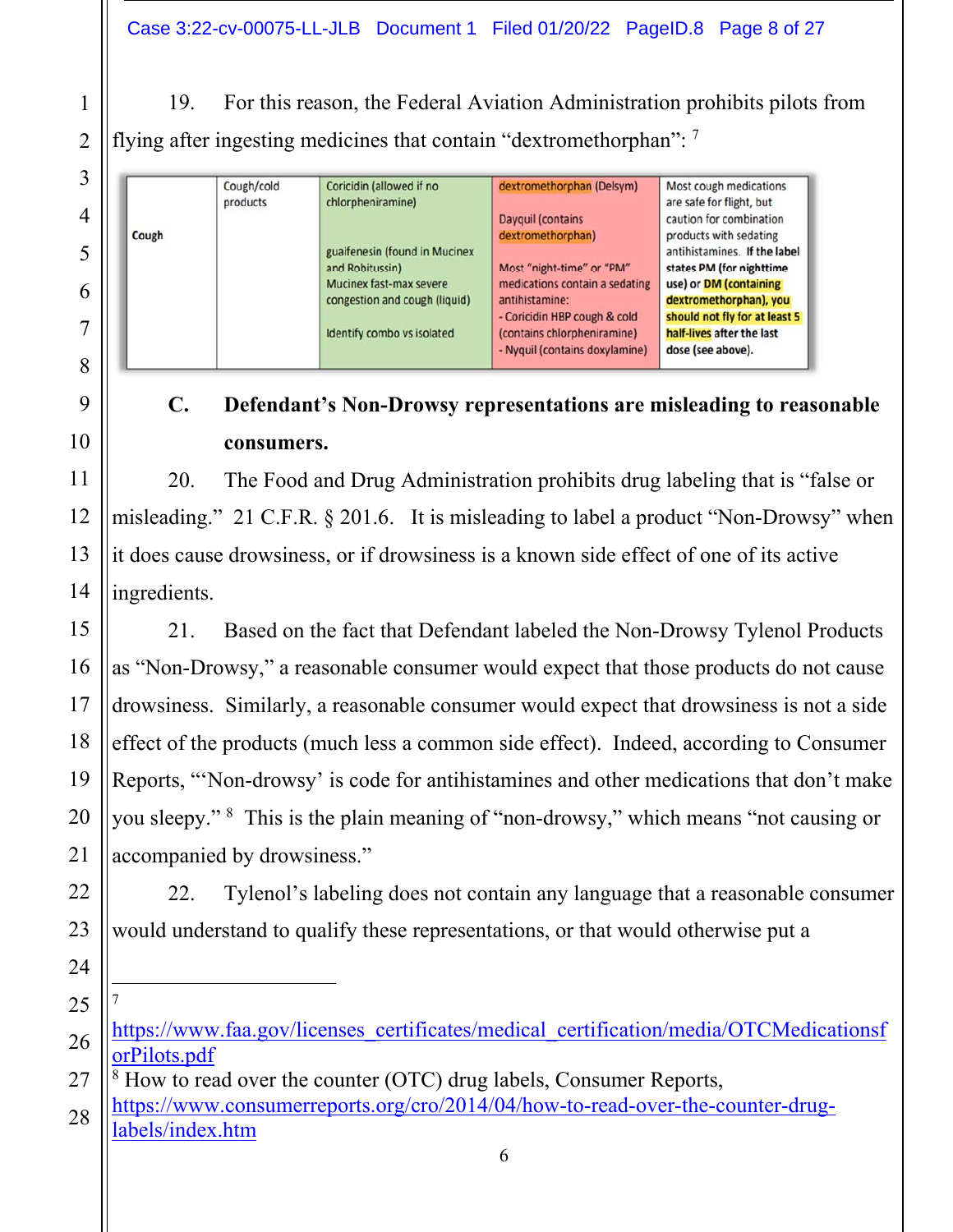reasonable consumer on notice of the fact that the Non-Drowsy Tylenol Products actually cause drowsiness.

23. Unlike Defendant, some other drug makers do not falsely claim that DXMproducts are non-drowsy. For example, DXM is an active ingredient in Mucinex DM, sold by Reckitt. But the Mucinex label does not claim that Mucinex DM is non-drowsy, because this is not the truth.



So Defendant could have simply omitted the false and misleading statement, 24. "Non-Drowsy," from its products.

25. Or, if Defendant wanted to say something to indicate that a Non-Drowsy Tylenol Product might cause less drowsiness than another product, they could have made a truthful statement to this effect, as other drug makers do.

26. For example, Dramamine contains an active ingredient that causes drowsiness, Dimenhydrinate. Dramamine also sells a "less drowsy" version that contains a different active ingredient, Meclizine, which causes less drowsiness. The front label of Dramamine Less Drowsy prominently displays that it is "less drowsy":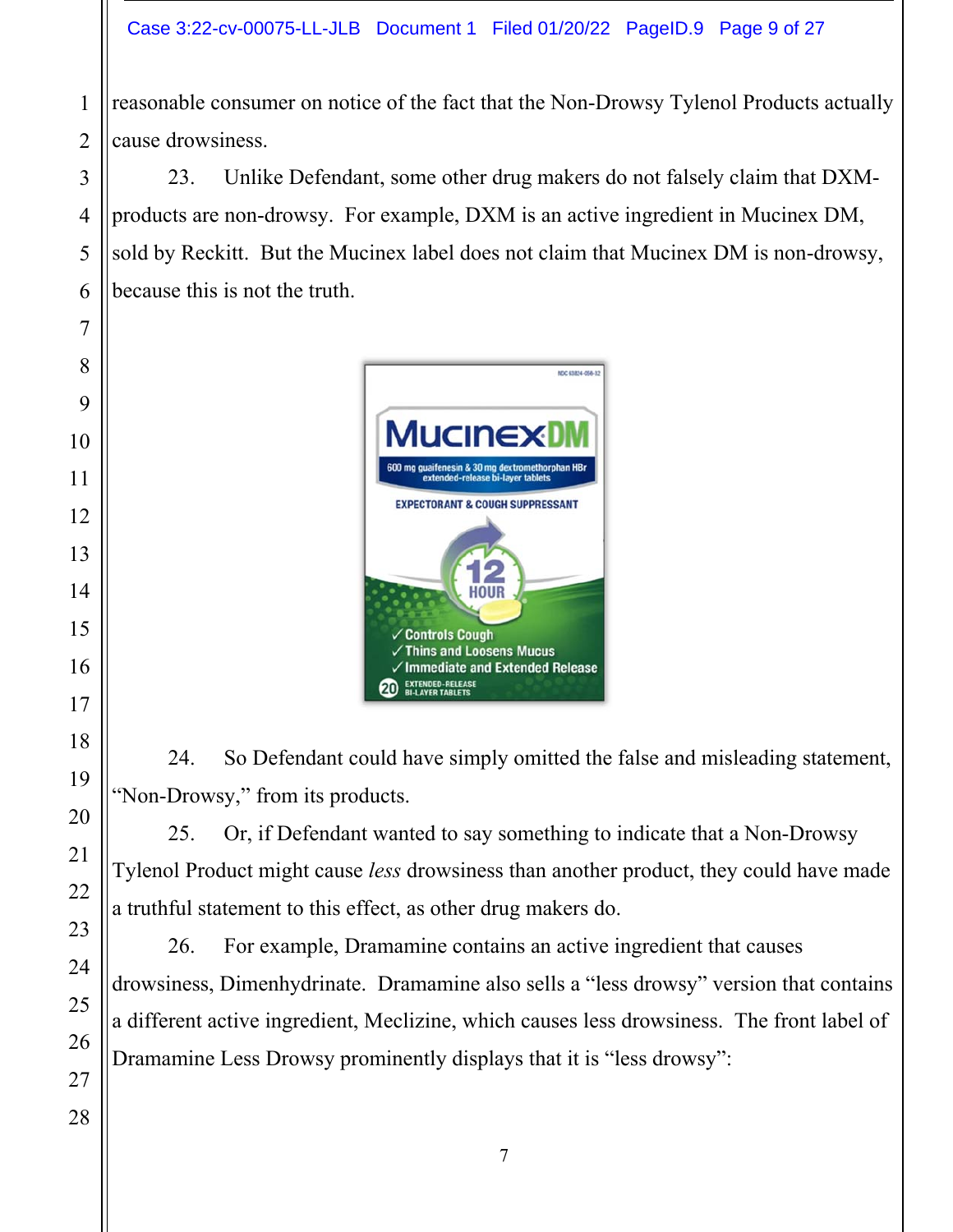

27. Whether or not an over-the-counter drug causes drowsiness is material to a reasonable customer. In certain situations, consumers prefer over-the-counter drugs that will not make them drowsy to products that may make them drowsy. For example, all else equal, a reasonable consumer would prefer to take a drug that does not cause drowsiness to one that does cause drowsiness during the day (or any periods of time when they plan to be awake). As a second example, if a consumer is planning to engage in activities that require them to be alert (like work), or during which they would prefer to be alert, that consumer would prefer to take a drug that does not cause drowsiness to one that does. Indeed, in many situations, taking a drug that does or can cause drowsiness can be dangerous. For example, taking a drug that causes drowsiness while driving is dangerous.

28. Because Defendant makes and sells the Non-Drowsy Tylenol Products, Defendant researched the known and common side effects of DXM. This is diligence that a large company like Defendant would do when selling a drug. As a result, Defendant knew that DXM causes drowsiness. Furthermore, Defendant controls its labeling, knowingly put on the "Non-Drowsy" representations, and knows the plain meaning of "Non-Drowsy." Finally, it is standard practice in the industry to test labeling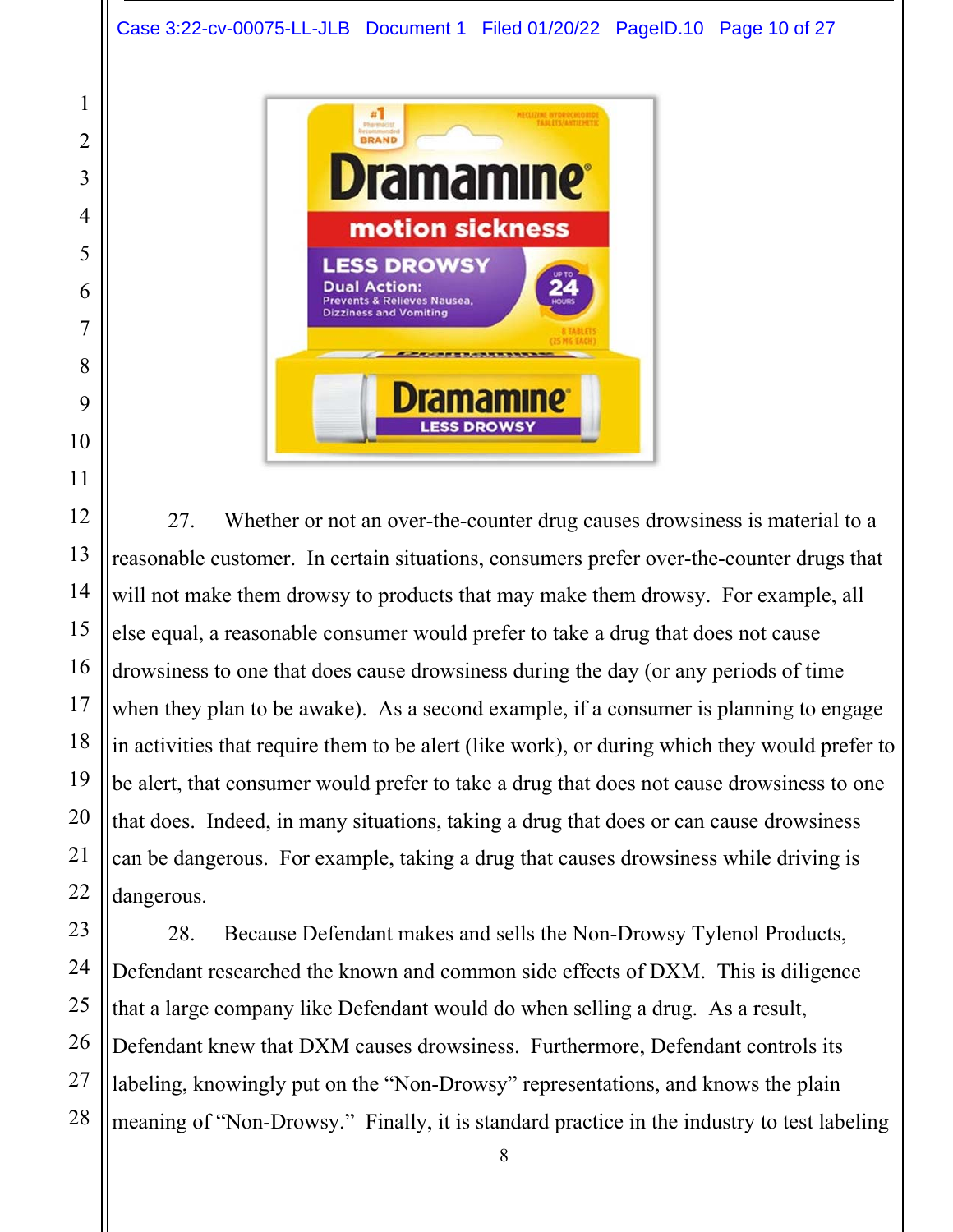with consumers, and Defendant's testing would confirm that "Non-Drowsy" is  $\mathbf{1}$ misleading. For these reasons, Defendant knew that its labeling was false and  $\overline{2}$ misleading, or was reckless or willfully blind to this fact. And as alleged above, 3 Defendant intended that consumers would rely on the "Non-Drowsy" labeling, so that 4 5 consumers would purchase more products and pay a price premium.

Defendant's false statements increased the demand for Non-Drowsy Tylenol 29. Products and allowed Defendant to charge a price premium. As explained above, consumers specifically value the "Non-Drowsy" claim because consumers demand cough medicine that will not make them drowsy (e.g., during the day, at work or while driving). As a result, Defendant was able to charge more for these products than it would have been able to had the labeling been truthful. Accordingly, as a direct result of Defendant's false statements, Defendant was able to charge a price premium for these products. As purchasers, Plaintiff and each class member paid this price premium and sustained economic injury.

#### Plaintiff was misled by Defendant's misrepresentations. D.

In 2021, Plaintiff bought a Non-Drowsy Tylenol Product (Tylenol Cold + 30. Flu Severe) at a pharmacy in San Diego, California. The package said "Non-Drowsy" prominently on the label, and Plaintiff read and relied on this statement when purchasing the product. But when Plaintiff took the Tylenol medication, he became unexpectedly drowsy. He would not have bought the Tylenol medication had he known that the product did, in fact, cause drowsiness, and that drowsiness was a known side-effect of the product.

Plaintiff would purchase Non-Drowsy Tylenol Products again if they were 31. actually "Non-Drowsy" (i.e., if the product was sold as advertised). Plaintiff, however, faces an imminent threat of harm because he will not be able to rely on the labels in the future, and thus will not be able to purchase the products.

6

7

8

9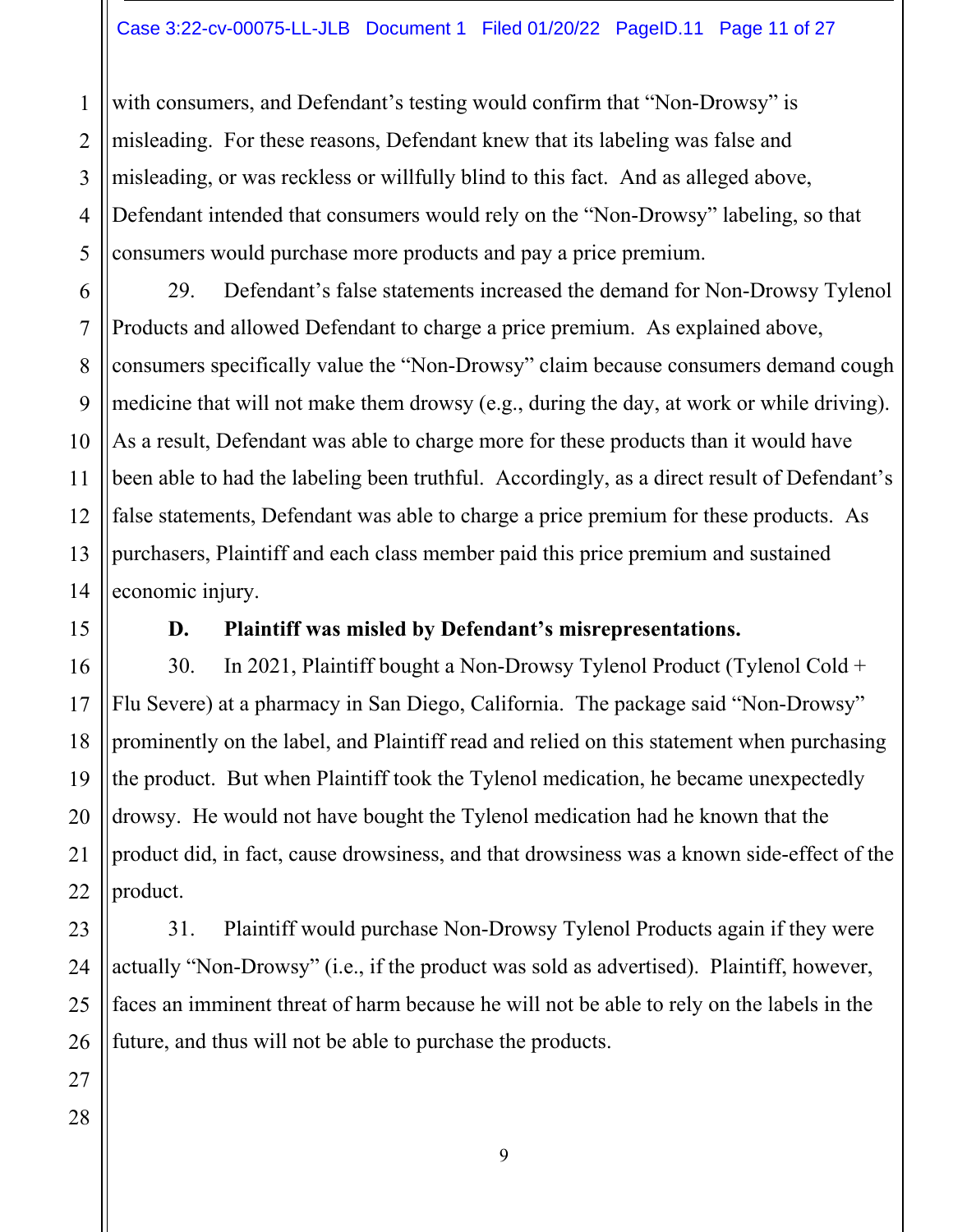$\mathbf{1}$  $\overline{2}$ 3  $\overline{\mathcal{A}}$ 5 6  $\overline{7}$ 8 9 10

19

20

21

22

23

24

25

26

27

28

#### E. **Class Action Allegations.**

32. Plaintiff brings certain claims on behalf of the proposed class of: all persons who purchased a Non-Drowsy Tylenol Product in the United States during the applicable statute of limitations (the "Nationwide Class").

For other claims, Plaintiff brings those claims on behalf of a subclass of 33. consumers who live in the identified states (the "Consumer Protection Subclass").

34. For certain claims, Plaintiff brings those claims on behalf of a subclass of consumers who, like Plaintiff, purchased Non-Drowsy Tylenol Products in California (the "California Subclass").

35. The following people are excluded from the Class and the Subclasses: (1) any Judge or Magistrate Judge presiding over this action and the members of their family; 11 (2) Defendant, Defendant's subsidiaries, parents, successors, predecessors, and any entity 12 in which the Defendant or its parents have a controlling interest and their current 13 14 employees, officers and directors; (3) persons who properly execute and file a timely request for exclusion from the Class; (4) persons whose claims in this matter have been 15 finally adjudicated on the merits or otherwise released; (5) Plaintiff's counsel and 16 Defendant's counsel, and their experts and consultants; and (6) the legal representatives, 17 18 successors, and assigns of any such excluded persons.

### **Numerosity**

The proposed class contains members so numerous that separate joinder of 36. each member of the class is impractical. Based on the pervasive distribution of Non-Drowsy Tylenol Products, there are millions of proposed class members.

**Commonality** 

37. There are questions of law and fact common to the proposed class. Common questions of law and fact include, without limitation:

- Whether the Non-Drowsy Tylenol Products cause drowsiness;
- Whether Defendant's labeling of the Non-Drowsy Tylenol Products as "Non-Drowsy" is deceptive and misleading;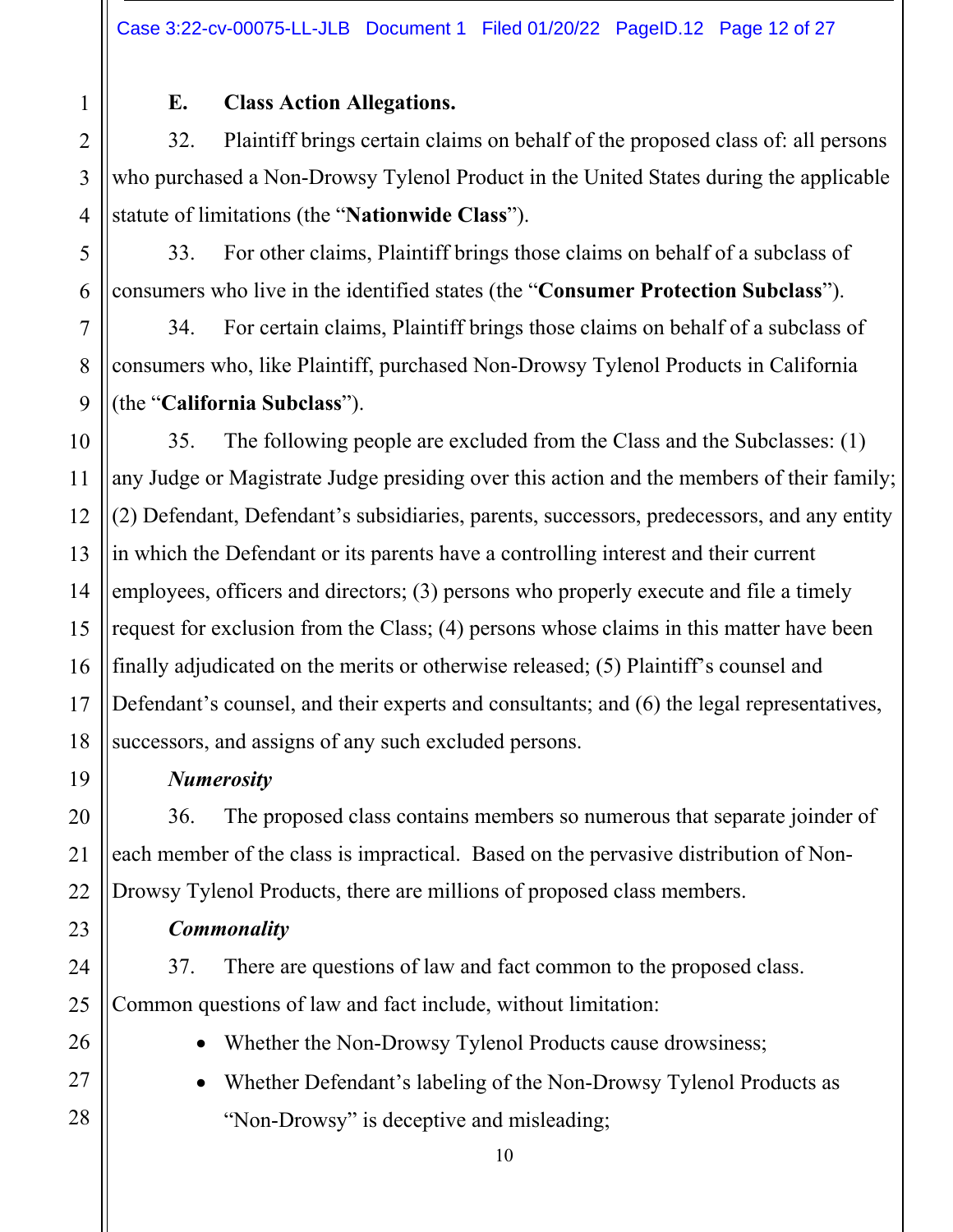• Whether Defendant violated state consumer protection statutes;

- Whether Defendant committed a breach of express warranty; and
- Damages needed to reasonably compensate Plaintiff and the proposed class. Typicality

38. Plaintiff's claims are typical of the proposed class. Like the proposed class, Plaintiff purchased Non-Drowsy Tylenol Products.

# **Predominance and Superiority**

39. The prosecution of separate actions by individual members of the proposed class would create a risk of inconsistent or varying adjudication with respect to individual members, which would establish incompatible standards for the parties opposing the class. For example, individual adjudication would create a risk that breach of the same express warranty is found for some proposed class members, but not others.

Common questions of law and fact predominate over any questions affecting 40. only individual members of the proposed class. These common legal and factual questions arise from central issues which do not vary from class member to class member, and which may be determined without reference to the individual circumstances of any particular class member. For example, a core liability question is common: whether Defendant's "Non-Drowsy" labeling is false and misleading.

A class action is superior to all other available methods for the fair and 41. efficient adjudication of this litigation because individual litigation of each claim is impractical. It would be unduly burdensome to have individual litigation of millions of individual claims in separate lawsuits, every one of which would present the issues presented in this lawsuit.

#### V. Claims.

# **Count I: Violations of State Consumer Protection Acts** (on behalf of Plaintiff and the Consumer Protection Subclass)

Plaintiff incorporates by reference each and every factual allegation set forth 42. above.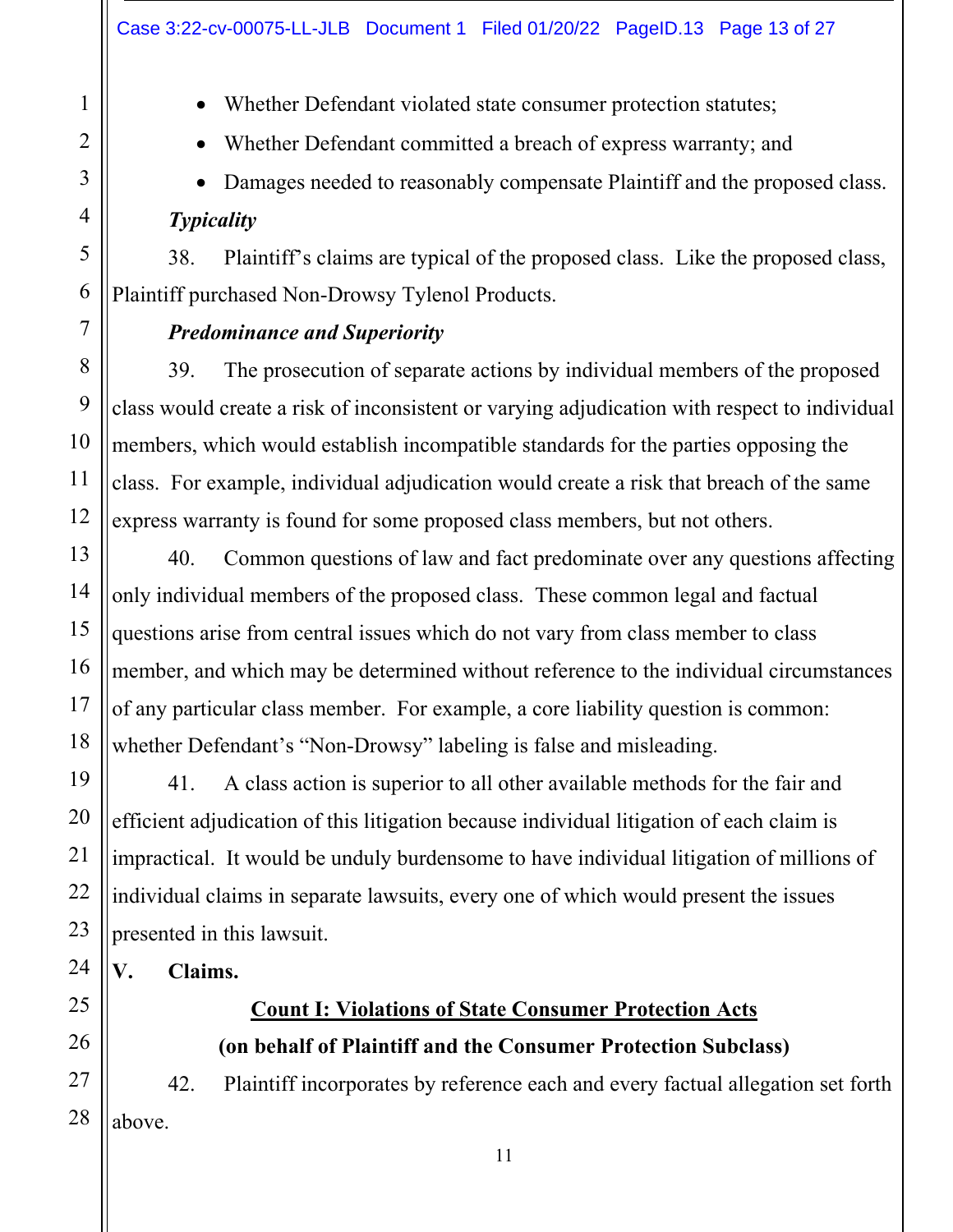| This count is brought on behalf of Plaintiff and the Consumer Protection     |
|------------------------------------------------------------------------------|
| Subclass for violations of the following state consumer protection statutes: |

| <b>State</b>     | <b>Statute</b>                                      |
|------------------|-----------------------------------------------------|
| Arizona          | Ariz. Rev. Stat. $\S$ § 44-1521, and the            |
|                  | following.                                          |
| Arkansas         | Ark. Code $\S$ 4-88-101, and the following.         |
| California       | Cal. Bus. & Prof. Code $\S$ 17200, and the          |
|                  | following; <i>Id.</i> $\S17500$ , and the following |
|                  | Cal. Civ. Code §1750 and the following;             |
| Colorado         | Colo. Rev. Stat. Ann. $\S$ 6-1-101, and the         |
|                  | following.                                          |
| Connecticut      | Conn. Gen Stat. Ann. $\S$ 42-110, and the           |
|                  | following.                                          |
| Delaware         | 6 Del. Code $\S$ 2513, and the following.           |
| Washington, D.C. | D.C. Code $\S$ 28-3901, and the following.          |
| Georgia          | Ga. Code Ann. $\S$ 10-1-390, and the                |
|                  | following.                                          |
| Hawaii           | Haw. Rev. Stat. $\S$ 480-2, and the following.      |
| Idaho            | Idaho Code. Ann. § 48-601, and the                  |
|                  | following.                                          |
| Illinois         | 815 ILCS $\S$ 501/1, and the following.             |
| Kansas           | Kan. Stat. Ann. $\S$ 50-623, and the                |
|                  | following.                                          |
| Louisiana        | LSA-R.S. $\S$ 51:1401, and the following.           |
| Maine            | Me. Rev. Stat. Ann. Tit. $5, § 207$ , and the       |
|                  | following.                                          |

 $\mathbf{1}$  $\overline{c}$  $\overline{3}$ 

 $\overline{4}$ 

 $\overline{5}$ 

 $\overline{6}$ 

 $\overline{7}$ 

 $\sqrt{8}$ 

 $10\,$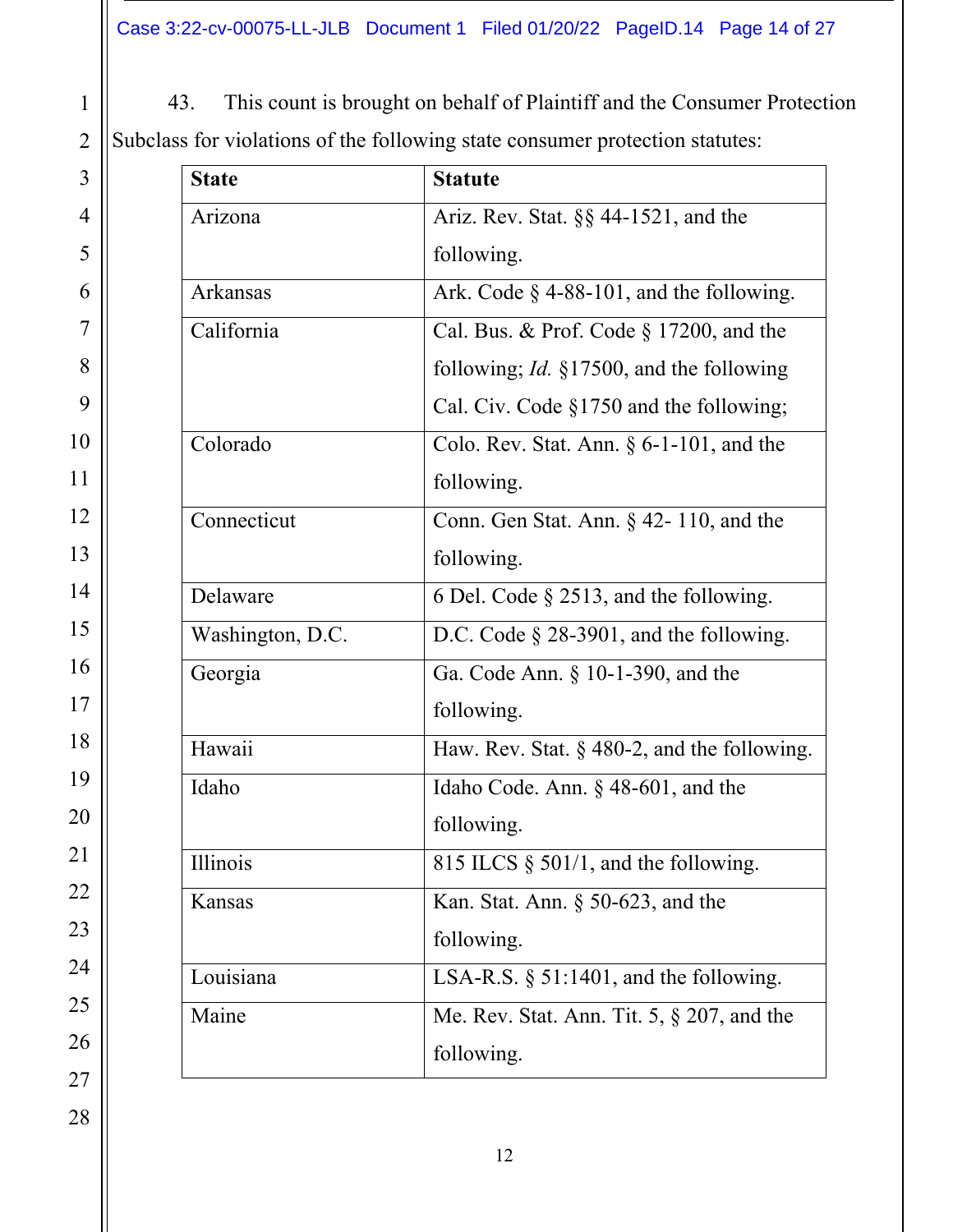| Maryland       | Md. Code Ann. Com. Law, $\S$ 13-301, and         |
|----------------|--------------------------------------------------|
|                | the following.                                   |
| Massachusetts  | Mass. Gen Laws Ann. Ch. 93A, and the             |
|                | following.                                       |
| Michigan       | Mich. Comp. Laws Ann. $\S$ 445.901, and the      |
|                | following.                                       |
| Minnesota      | Minn. Stat. § 325F, and the following.           |
| Montana        | Mont. Code Ann. $\S$ 30-14-101, and the          |
|                | following.                                       |
| Missouri       | Mo. Rev. Stat. $\S$ 407, and the following.      |
| Nebraska       | Neb. Rev. St. $\S$ 59-1601, and the following.   |
| Nevada         | Nev. Rev. Stat. $\S$ 41.600, and the following.  |
| New Hampshire  | N.H. Rev. Stat. $\S$ 358-A:1, and the            |
|                | following.                                       |
| New Jersey     | N.J. Stat. Ann. § 56:8, and the following.       |
| New Mexico     | N.M. Stat. Ann. $\S$ 57-12-1, and the            |
|                | following.                                       |
| New York       | N.Y. Gen. Bus. Law $\S$ 349, and the             |
|                | following.                                       |
| North Carolina | N.C. Gen Stat. $\S$ 75-1.1, and the following.   |
| North Dakota   | N.D. Cent. Code $\S$ 51-15, and the              |
|                | following.                                       |
| Ohio           | Ohio Rev. Code Ann. $\S$ 1345.01, and the        |
|                | following.                                       |
| Oklahoma       | Okla. Stat. tit. 15 $\S$ 751, and the following. |
| Oregon         | Or. Rev. Stat. $\S$ 646.605, and the following.  |
| Pennsylvania   | 73 P.S. $\S$ 201-1, and the following.           |
|                |                                                  |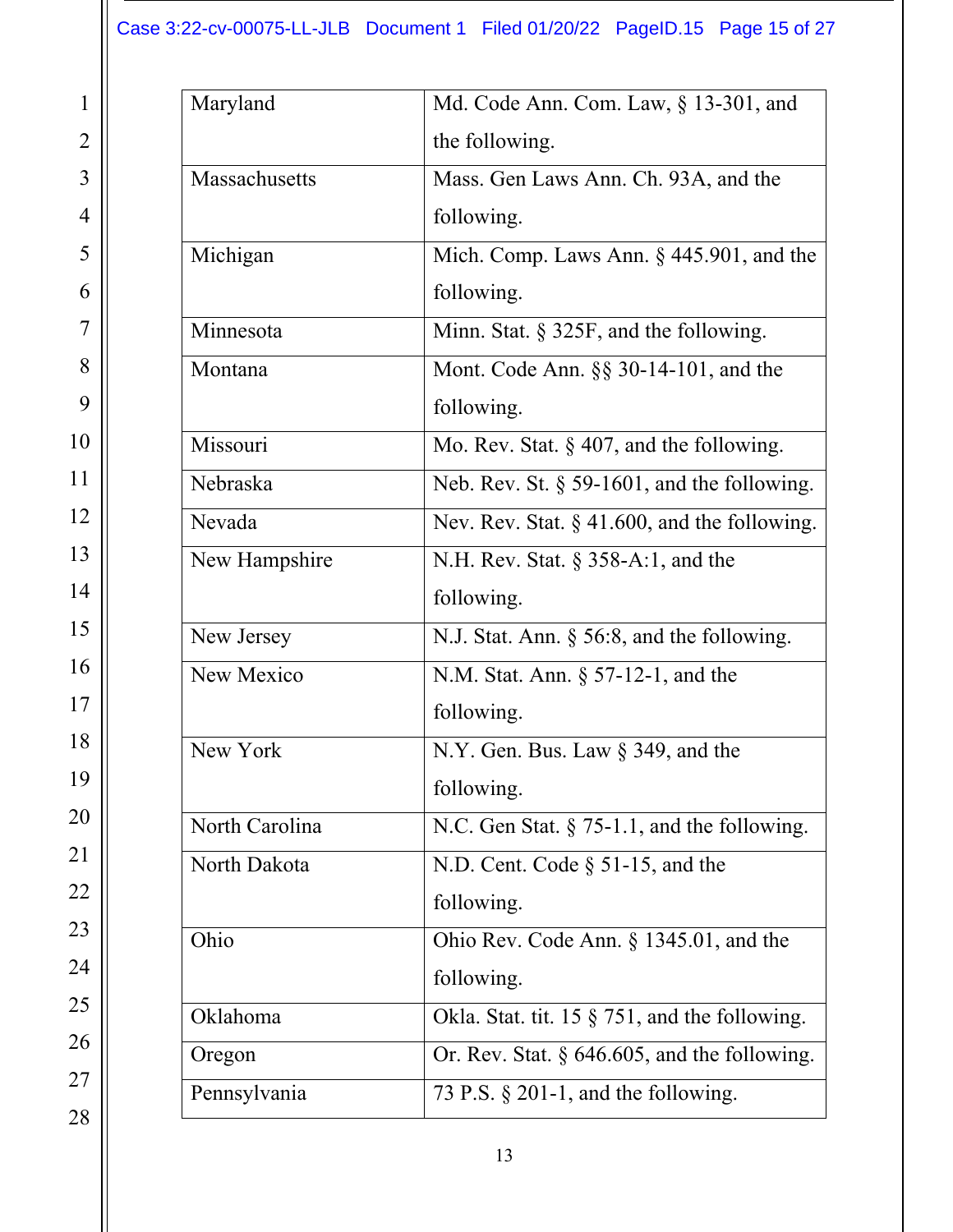| Rhode Island   | R.I. Gen. Laws $\S 6$ -13.1 - 5.2(B), and the |
|----------------|-----------------------------------------------|
|                | following.                                    |
| South Carolina | S.C. Code Ann. § 39-5-10, and the             |
|                | following.                                    |
| South Dakota   | S.D. Codified Laws $\S 37-24-1$ , and the     |
|                | following.                                    |
| Tennessee      | Tenn. Code Ann. $\S$ 47-18-101, and the       |
|                | following.                                    |
| Texas          | Tex. Code Ann., Bus. & Con. § 17.41, and      |
|                | the following.                                |
| Utah           | Utah Code. Ann. § 13-11-175, and the          |
|                | following.                                    |
| Vermont        | 9 V.S.A. § 2451, and the following.           |
| Virginia       | Va. Code Ann. § 59.1-199, and the             |
|                | following.                                    |
| Washington     | Wash. Rev. Code $\S$ 19.86.010, and the       |
|                | following.                                    |
| West Virginia  | W. Va. Code § 46A, and the following.         |
| Wisconsin      | Wis. Stat. $\S$ 100.18, and the following     |
| Wyoming        | Wyo. Stat. Ann. $\S$ 40-12-101, and the       |
|                | following.                                    |
|                |                                               |

Each of these consumer protection statutes prohibits unfair, unconscionable, 44. and/or deceptive acts or practices in the course of trade or commerce or in connection with the sales of goods or services to consumers. Defendant's conduct, including the false labeling of the Non-Drowsy Tylenol Products and sale of those misleading products to Plaintiff and Class members, violates each statute's prohibitions.

Defendant's misrepresentations were a substantial factor in Plaintiff's 45. purchase decision and the purchase decision of Class members. Defendant's

 $\mathbf{1}$ 

 $\overline{2}$ 

 $\overline{3}$ 

 $\overline{4}$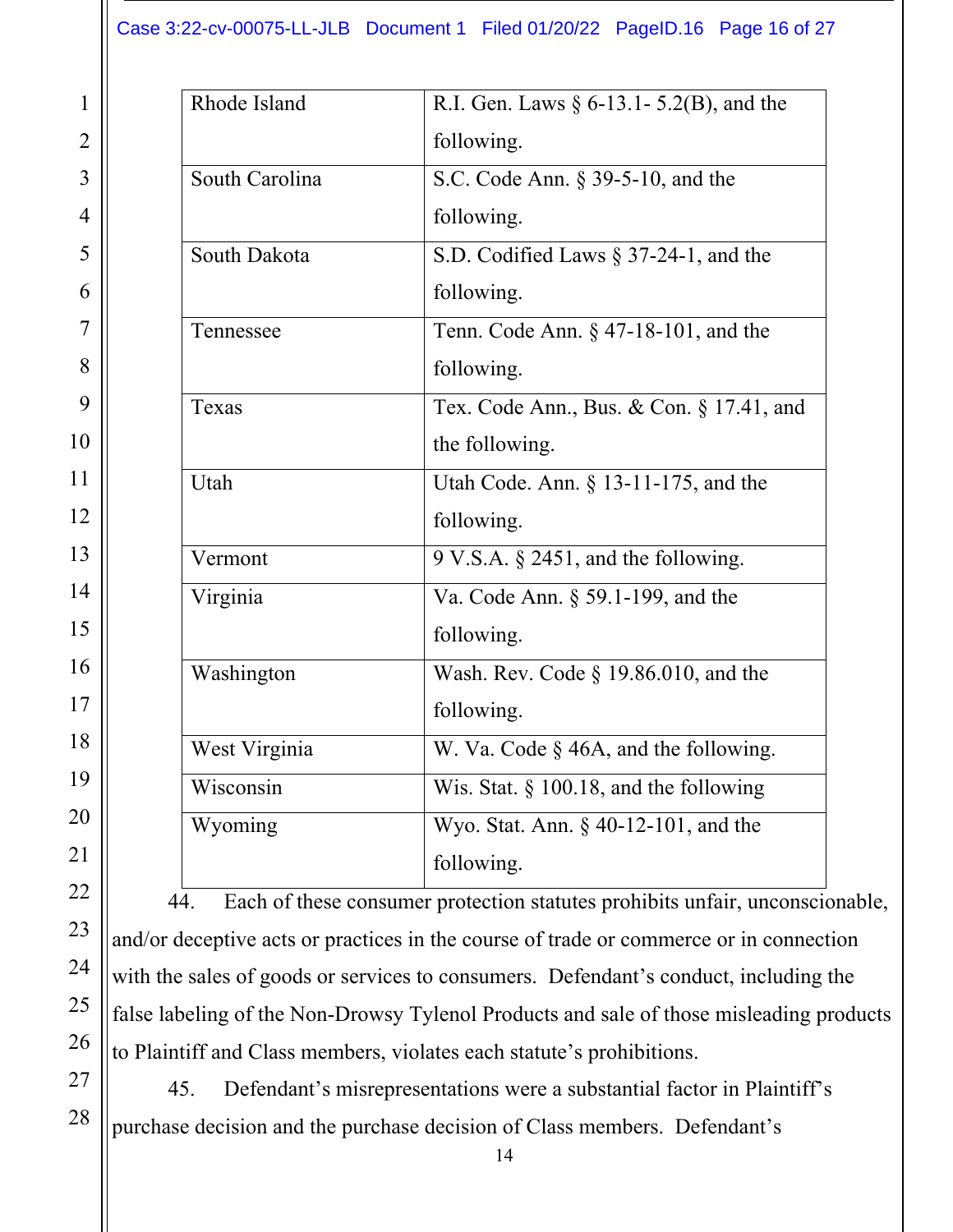misrepresentations were misleading to a reasonable consumer, and Plaintiff and Class  $\mathbf{1}$ members reasonably relied on Defendant's misrepresentations.  $\overline{2}$ 

46. Defendant intended that Plaintiff and the proposed Class members would rely on their materially deceptive representations. Defendant were also aware of the side effects of DXM and thus knew that their representations were false and were likely to mislead consumers.

For applicable statutes, Plaintiff mailed a written notice and demand for 47. correction, to Defendant's headquarters and California registered agent, on January 12, 2022. Upon the expiration of any governing statutory notice period, Plaintiff and the Class seek all available injunctive or monetary relief.

48. Plaintiff and Class members were injured as a direct and proximate result of Defendant's conduct because (a) they would not have purchased Non-Drowsy Tylenol Products if they had known that they cause drowsiness, and/or (b) they overpaid for the products because they are sold at a price premium due to the misrepresentation. In this way, Plaintiff and the proposed Class members have suffered an ascertainable loss, in an amount to be determined at trial.

# **Count II: Violation of California's Unfair Competition Law (UCL)** (on behalf of Plaintiff and the California Subclass)

49. Plaintiff incorporates by reference and re-alleges each and every factual allegation set forth above as though fully set forth herein.

50. As alleged in Count I, state consumer protection laws are sufficiently similar such that Plaintiff may bring a claim on behalf of the Consumer Protection Subclass. In the alternative, Plaintiff brings this cause of action on behalf of himself and members of the California Subclass.

Defendant has violated California's Unfair Competition Law (UCL) by 51. engaging in unlawful, fraudulent, and unfair conduct (i.e., violating each of the three prongs of the UCL).

**The Unlawful Prong** 

3

4

5

6

 $\overline{7}$ 

8

9

10

11

12

13

14

15

16

17

18

19

20

21

22

23

24

25

26

27

28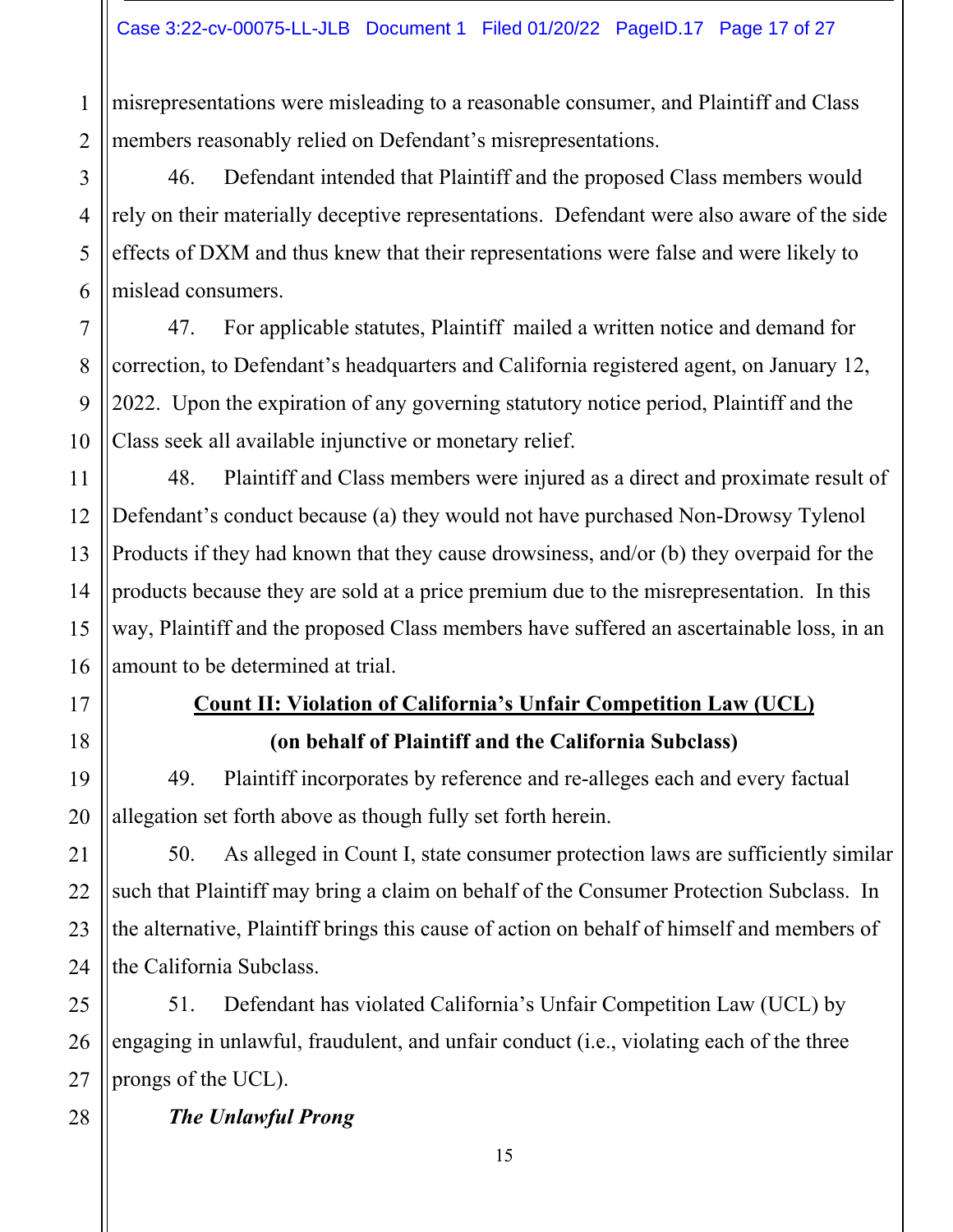Defendant engaged in unlawful conduct by violating the CLRA and FAL, as 52. alleged below and incorporated here.

# **The Fraudulent Prong**

As alleged in detail above, Defendant's "Non-Drowsy" representations were 53. false and misleading. Defendant's misrepresentations were likely to deceive, and did deceive, Plaintiff and reasonable consumers.

# **The Unfair Prong**

Defendant violated established public policy by violating the CLRA and 54. FAL, as alleged below and incorporated here. The unfairness of this practice is tethered to a legislatively declared policy (that of the CLRA and FAL).

55. The harm to Plaintiff and the Class greatly outweighs the public utility of Defendant's conduct. There is no public utility to misrepresenting the side effects of an over-the-counter medication. This injury was not outweighed by any countervailing benefits to consumers or competition. Misleading medication labels only injure healthy competition and harm consumers.

Plaintiff and the Class could not have reasonably avoided this injury. As 56. alleged above, Defendant's representations were deceiving to reasonable consumers like Plaintiff.

 $* * *$ 

57. For all prongs, Defendant's misrepresentations were intended to induce reliance, and Plaintiff saw, read and reasonably relied on them when purchasing Non-Drowsy Tylenol Products. Defendant's misrepresentations were a substantial factor in Plaintiff's purchase decision.

58. In addition, classwide reliance can be inferred because Defendant's misrepresentations were material, *i.e.*, a reasonable consumer would consider them important in deciding whether to buy the Non-Drowsy Tylenol Products.

59. Defendant's misrepresentations were a substantial factor and proximate cause in causing damages and losses to Plaintiff and Subclass members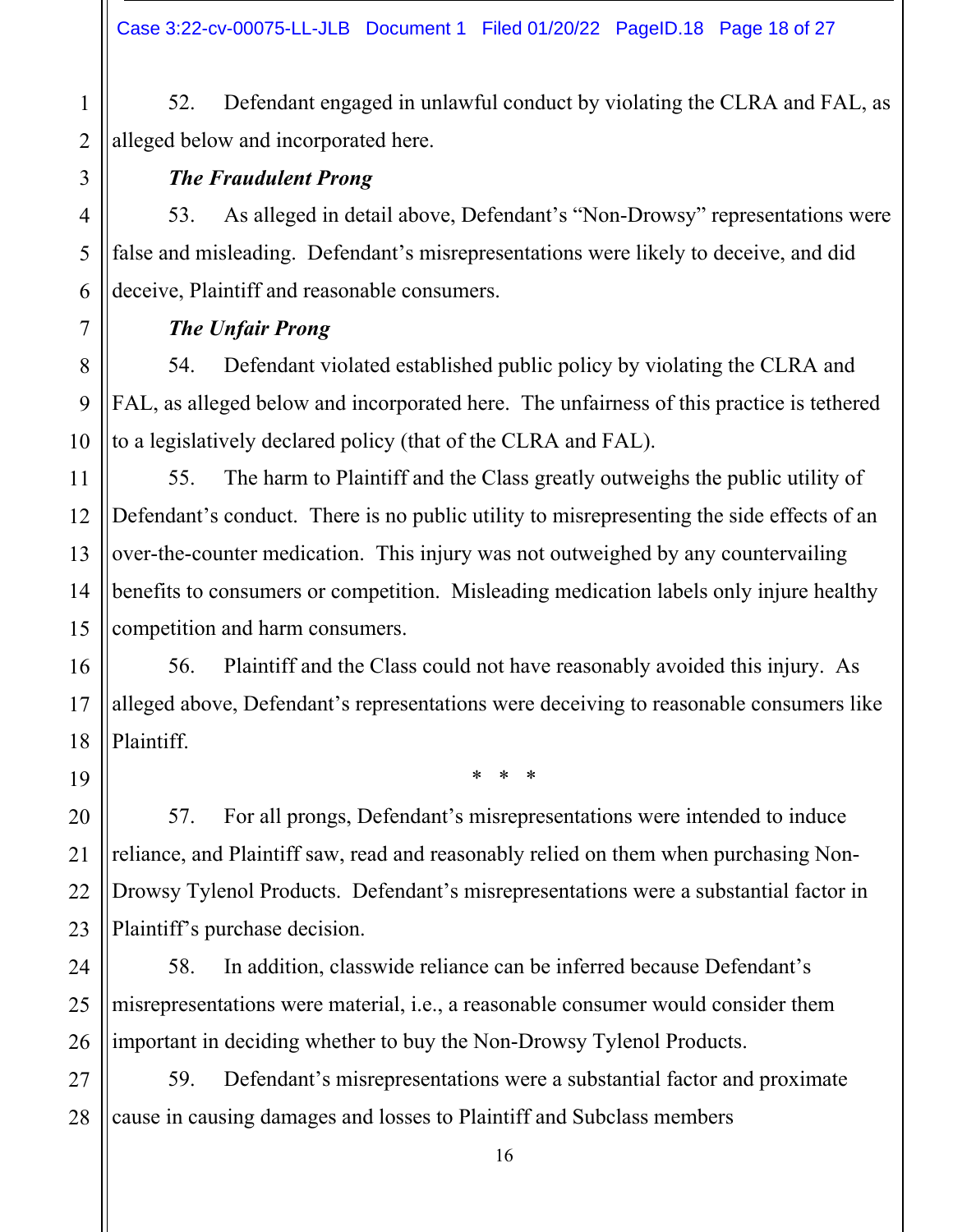Plaintiff and Class members were injured as a direct and proximate result of 60.  $\mathbf{1}$ Defendant's conduct because (a) they would not have purchased Non-Drowsy Tylenol  $\overline{2}$ Products if they had known that they cause drowsiness, and/or (b) they overpaid for the 3 products because they are sold at a price premium due to the misrepresentation. 4

# **Count III: Violation of California's False Advertising Law (FAL)** (on behalf of Plaintiff and the California Subclass)

61. Plaintiff incorporates by reference and re-alleges each and every allegation set forth above as though fully set forth herein.

Plaintiff brings this cause of action on behalf of himself and members of the 62. California Subclass.

As alleged more fully above, Defendant has falsely advertised Non-Drowsy 63. Tylenol Products by falsely representing that the products do not cause drowsiness and that drowsiness is not a side-effect of the products.

64. Defendant's representations were likely to deceive, and did deceive, Plaintiff and reasonable consumers. Defendant knew, or should have known through the exercise of reasonable care, that these statements were inaccurate and misleading.

Defendant's misrepresentations were intended to induce reliance, and 65. Plaintiff saw, read and reasonably relied on them when purchasing Non-Drowsy Tylenol Products. Defendant's misrepresentations were a substantial factor in Plaintiff's purchase decision.

66. In addition, classwide reliance can be inferred because Defendant's misrepresentations were material, i.e., a reasonable consumer would consider them important in deciding whether to buy the Non-Drowsy Tylenol Products.

67. Defendant's misrepresentations were a substantial factor and proximate cause in causing damages and losses to Plaintiff and Subclass members.

68. Plaintiff and Class members were injured as a direct and proximate result of Defendant's conduct because (a) they would not have purchased Non-Drowsy Tylenol

5

6

 $\overline{7}$ 

8

9

10

11

12

13

14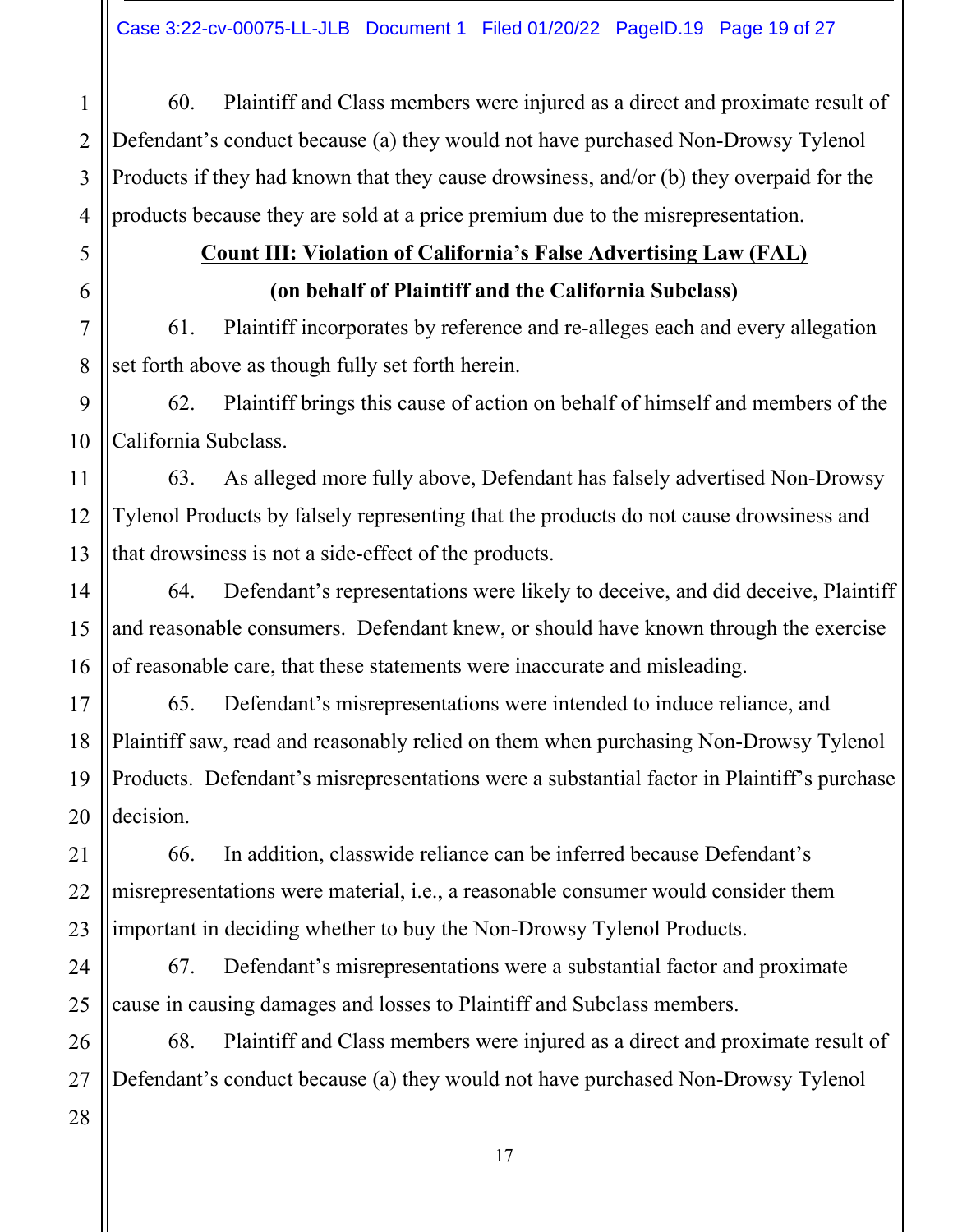Products if they had known that they cause drowsiness, and/or (b) they overpaid for the products because they are sold at a price premium due to the misrepresentation.

# **Count IV: Violation of California's Consumer Legal Remedies Act (CLRA)** (on behalf of Plaintiff and the California Subclass)

69. Plaintiff incorporates by reference and re-alleges each and every allegation set forth above as though fully set forth herein.

70. Plaintiff brings this cause of action on behalf of himself and members of the California Subclass.

Plaintiff and the other members of the California Subclass are "consumers," 71. as the term is defined by California Civil Code  $\S 1761(d)$ .

Plaintiff, the other members of the California Subclass, and Defendant has 72. engaged in "transactions," as that term is defined by California Civil Code  $\S 1761(e)$ .

The conduct alleged in this Complaint constitutes unfair methods of 73. competition and unfair and deceptive acts and practices for the purpose of the CLRA, and the conduct was undertaken by Defendant in transactions intended to result in, and which did result in, the sale of goods to consumers.

As alleged more fully above, Defendant has violated the CLRA by falsely 74. representing to Plaintiff and the other members of the California Subclass that the Non-Drowsy Tylenol Products do not cause drowsiness, and that drowsiness is not a side effect of the products, when in fact, the products do cause drowsiness.

75. As a result of engaging in such conduct, Defendant has violated California Civil Code  $\S 1770(a)(5)$ , (a)(7), and (a)(9).

Defendant's representations were likely to deceive, and did deceive, Plaintiff 76. and reasonable consumers. Defendant knew, or should have known through the exercise of reasonable care, that these statements were inaccurate and misleading.

77. Defendant's misrepresentations were intended to induce reliance, and Plaintiff saw, read and reasonably relied on them when purchasing Non-Drowsy Tylenol

 $\mathbf{1}$ 

 $\overline{2}$ 

3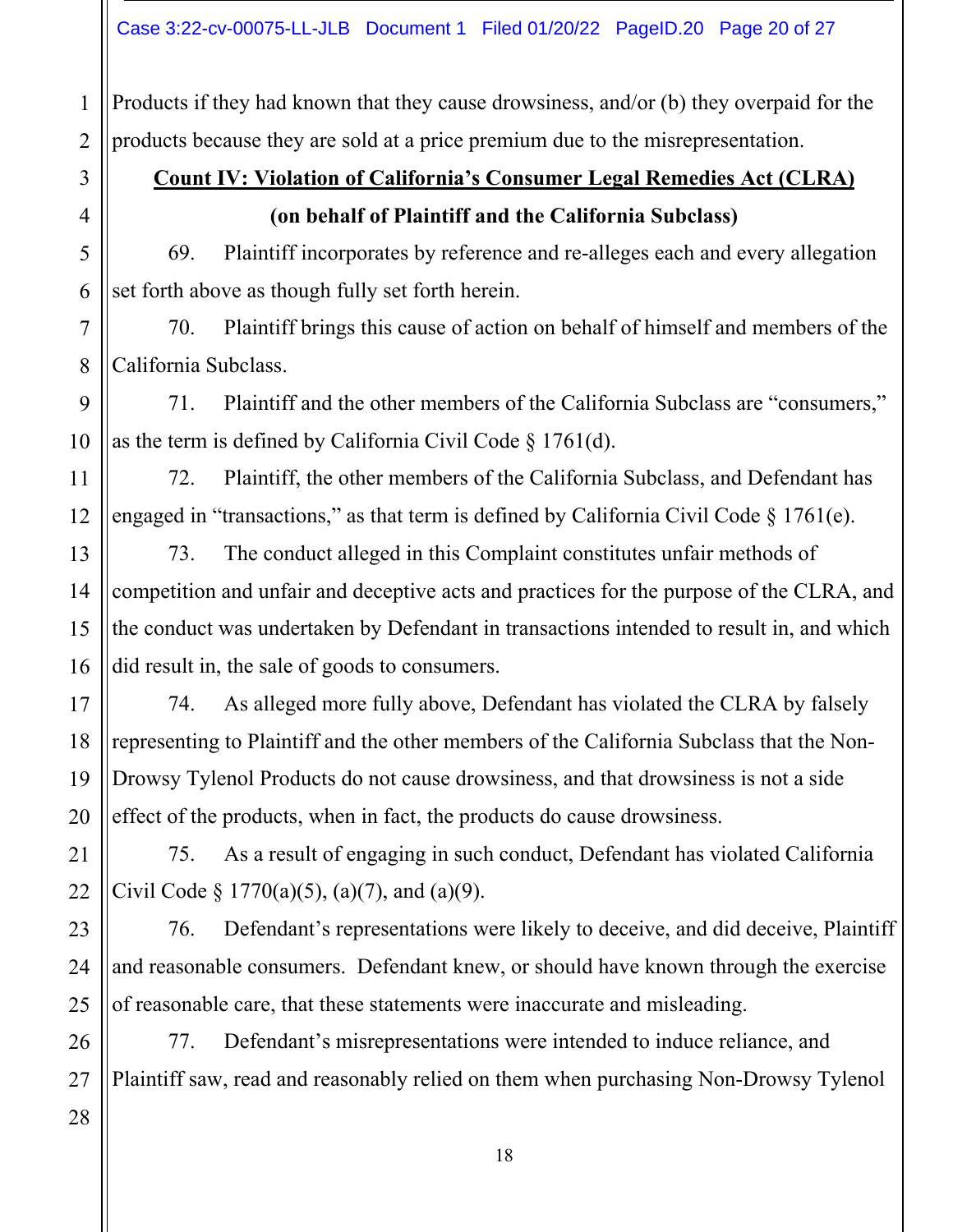Products. Defendant's misrepresentations were a substantial factor in Plaintiff's purchase  $\mathbf{1}$ decision.  $\overline{2}$ 

78. In addition, classwide reliance can be inferred because Defendant's misrepresentations were material, *i.e.*, a reasonable consumer would consider them important in deciding whether to buy the Non-Drowsy Tylenol Products.

Defendant's misrepresentations were a substantial factor and proximate 79. cause in causing damages and losses to Plaintiff and Subclass members

Plaintiff and Class members were injured as a direct and proximate result of 80. Defendant's conduct because (a) they would not have purchased Non-Drowsy Tylenol Products if they had known that they cause drowsiness, and/or (b) they overpaid for the products because they are sold at a price premium due to the misrepresentation.

Accordingly, pursuant to California Civil Code  $\S$  1780(a)(3), Plaintiff, on 12 81. behalf of himself and all other members of the California Subclass, seeks injunctive 14 relief.

CLRA § 1782 NOTICE. On January 12, 2022, a CLRA demand letter was 82. 15 sent to Defendant's headquarters and California registered agent, via certified mail 16 (return receipt requested). This letter provided notice of Defendant's violation of the 17 18 CLRA and demanded that Defendant correct the unlawful, unfair, false and/or deceptive practices alleged here. If Defendant does not fully correct the problem for Plaintiff and 19 for each member of the California subclass within 30 days of receipt, Plaintiff and the 20 21 California subclass will seek all monetary relief allowed under the CLRA.

83. A CLRA venue declaration is attached.

# **Count V: Breach of Express Warranty**

# (on behalf of Plaintiff and a Nationwide Class)

Plaintiff incorporates by reference each and every factual allegation set forth 25 84. above.

> Plaintiff brings this count individually and for the Nationwide Class. 85.

26 27 28

22

23

24

3

4

5

6

7

8

9

10

11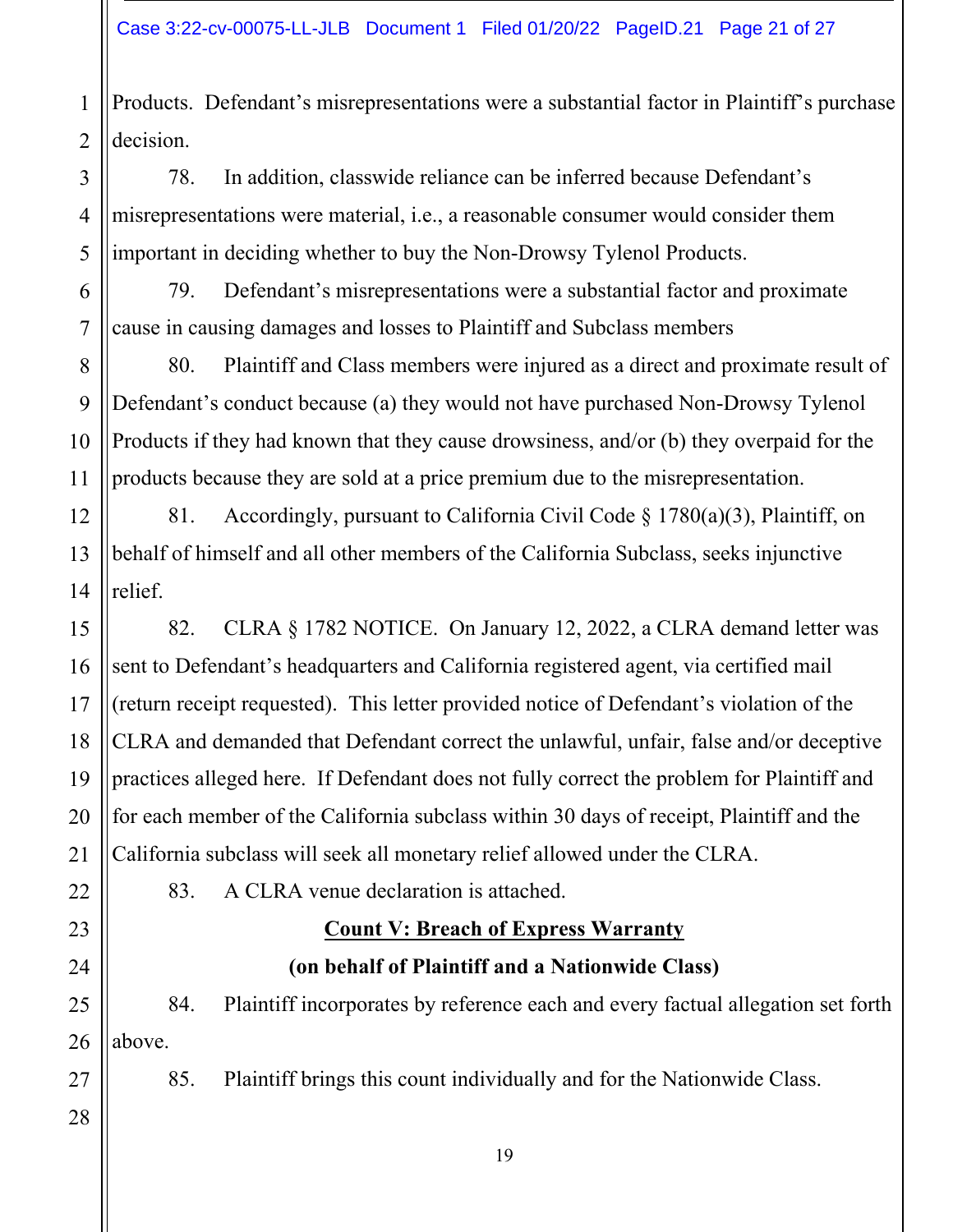86. Defendant, as the designer, manufacturer, marketer, distributor, supplier,  $\mathbf{1}$ and/or seller of the Non-Drowsy Tylenol Products, issued material, written warranties by  $\overline{2}$ representing that the products were "Non-Drowsy." This was an affirmation of fact about 3 the products (i.e., a description of the effects of the ingredients) and a promise relating to 4 5 the goods.

87. This warranty was part of the basis of the bargain and Plaintiff and members of the Nationwide Class relied on this warranty.

In fact, the Non-Drowsy Tylenol Products do not conform to the above-88. referenced representation because, as alleged in detail above, they cause drowsiness. Thus, the warranty was breached.

Because Plaintiff purchased from a third-party pharmacy and did not 11 89. purchase directly from Defendant, pre-suit notice is not required. In any case Plaintiff 12 provided Defendant with notice of this breach of warranty, by mailing a notice letter to 13 14 Defendant's headquarters and California registered agent, on January 12, 2022.

Plaintiff and the Nationwide Class were injured as a direct and proximate 15 90. 16 result of Defendant's breach, and this breach was a substantial factor in causing harm, because (a) they would not have purchased Non-Drowsy Tylenol Products if they had 17 18 known that the products cause drowsiness, or (b) they overpaid for the products because 19 they are sold at a price premium due to the warranty.

> **Count VI: Negligent Misrepresentation** (on behalf of Plaintiff and the Nationwide Class)

Plaintiff incorporates by reference the facts alleged above. 91.

92. Plaintiff alleges this claim individually and on behalf of the Nationwide Class.

93. As alleged in detail above, Defendant's labeling represented to Plaintiff and Class members that the Non-Drowsy Tylenol Products do not cause drowsiness and that drowsiness is not a side effect of these products.

28

20

21

22

23

6

7

8

9

10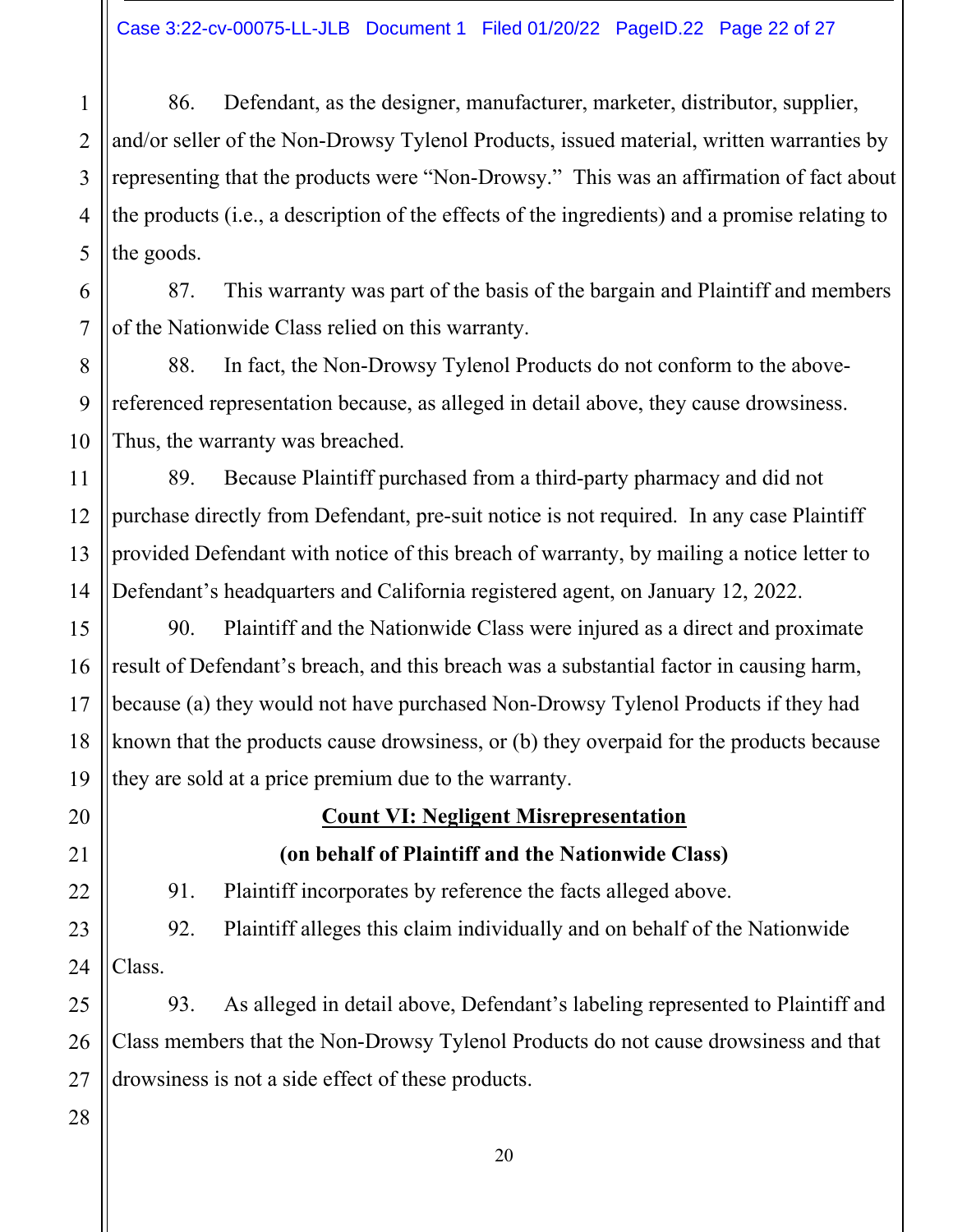These representations were false. As alleged above, the Non-Drowsy 94.  $\mathbf{1}$ Tylenol Products do cause drowsiness and drowsiness is a documented side effect.  $\overline{2}$ 

95. 3 When Defendant made these misrepresentations, it knew or should have known that they were false. Defendant had no reasonable grounds for believing that 4 5 these representations were true when made.

Defendant intended that Plaintiff and Class members rely on these 96. representations and Plaintiff and Class members read and reasonably relied on them.

In addition, classwide reliance can be inferred because Defendant's 97. misrepresentations were material, *i.e.*, a reasonable consumer would consider them important in deciding whether to buy the Non-Drowsy Tylenol Products.

11 98. Defendant's misrepresentations were a substantial factor and proximate cause in causing damages and losses to Plaintiff and Class members. 12

Plaintiff and Class members were injured as a direct and proximate result of 99. 14 Defendant's conduct because (a) they would not have purchased Non-Drowsy Tylenol Products if they had known that they cause drowsiness, and/or (b) they overpaid for the 16 products because they are sold at a price premium due to the misrepresentation.

# **Count VII: Intentional Misrepresentation**

# (on behalf of Plaintiff and the National Class)

100. Plaint if incorporates by reference the facts alleged above.

101. Plaintiff alleges this claim individually and on behalf of the Nationwide 20 Class. 21

102. As alleged in detail above, Defendant's labeling represented to Plaintiff and Class members that the Non-Drowsy Tylenol Products do not cause drowsiness and that drowsiness is not a side effect of these products.

103. These representations were false and misleading. As alleged above, the Non-Drowsy Tylenol Products do cause drowsiness and drowsiness is a documented side effect.

6

7

8

9

10

13

15

17

18

19

22

23

24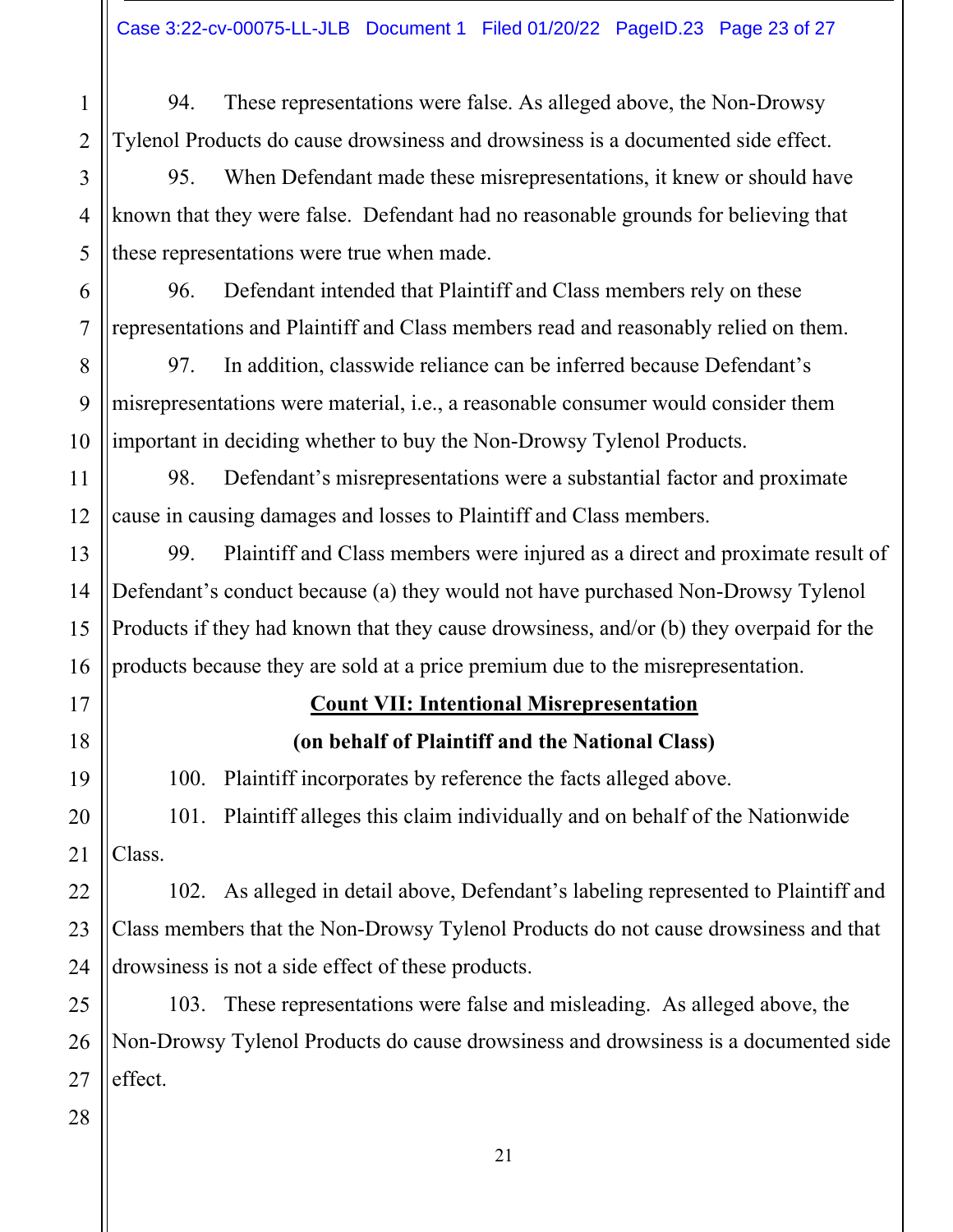| $\mathbf{1}$   | 104. As alleged in detail above, when Defendant made these misrepresentations,          |                                                                                         |  |  |  |
|----------------|-----------------------------------------------------------------------------------------|-----------------------------------------------------------------------------------------|--|--|--|
| $\overline{2}$ | Defendant knew that they were false, was reckless to the truth, or was willfully blind. |                                                                                         |  |  |  |
| $\overline{3}$ | 105. Defendant intended that Plaintiff and Class members rely on these                  |                                                                                         |  |  |  |
| $\overline{4}$ |                                                                                         | representations and Plaintiff and class members read and reasonably relied on them.     |  |  |  |
| 5              | 106. In addition, classwide reliance can be inferred because Defendant's                |                                                                                         |  |  |  |
| 6              |                                                                                         | misrepresentations were material, i.e., a reasonable consumer would consider them       |  |  |  |
| 7              | important in deciding whether to buy the Non-Drowsy Tylenol Products.                   |                                                                                         |  |  |  |
| 8              | 107. Defendant's misrepresentations were a substantial factor and proximate             |                                                                                         |  |  |  |
| 9              | cause in causing damages and losses to Plaintiff and Class members.                     |                                                                                         |  |  |  |
| 10             | 108. Plaintiff and Class members were injured as a direct and proximate result of       |                                                                                         |  |  |  |
| 11             | Defendant's conduct because (a) they would not have purchased Non-Drowsy Tylenol        |                                                                                         |  |  |  |
| 12             |                                                                                         | Products if they had known that they cause drowsiness, and/or (b) they overpaid for the |  |  |  |
| 13             | products because they are sold at a price premium due to the misrepresentation.         |                                                                                         |  |  |  |
| 14             | <b>Count VIII: Quasi-Contract / Unjust Enrichment</b>                                   |                                                                                         |  |  |  |
| 15             | (on behalf of Plaintiff and the Nationwide Class)                                       |                                                                                         |  |  |  |
| 16             | Plaintiff incorporates by reference the facts alleged above.<br>109.                    |                                                                                         |  |  |  |
|                |                                                                                         |                                                                                         |  |  |  |
|                | Plaintiff alleges this claim individually and on behalf of the Nationwide<br>110.<br>17 |                                                                                         |  |  |  |
| 18             | Class.                                                                                  |                                                                                         |  |  |  |
| 19             | 111. As alleged in detail above, Defendant's false and misleading labeling caused       |                                                                                         |  |  |  |
| 20             | Plaintiff and the Class to purchase Non-Drowsy Tylenol Products and to pay a price      |                                                                                         |  |  |  |
| 21             | premium for these products.                                                             |                                                                                         |  |  |  |
| 22             | 112. In this way, Defendant received a direct and unjust benefit, at Plaintiff's        |                                                                                         |  |  |  |
| 23             | expense.                                                                                |                                                                                         |  |  |  |
| 24             | Plaintiff and the Nationwide Class seek restitution.<br>113.                            |                                                                                         |  |  |  |
| 25             | VI.<br><b>Jury Demand.</b>                                                              |                                                                                         |  |  |  |
| 26             | 114. Plaintiff demands a jury trial on all issues so triable.                           |                                                                                         |  |  |  |